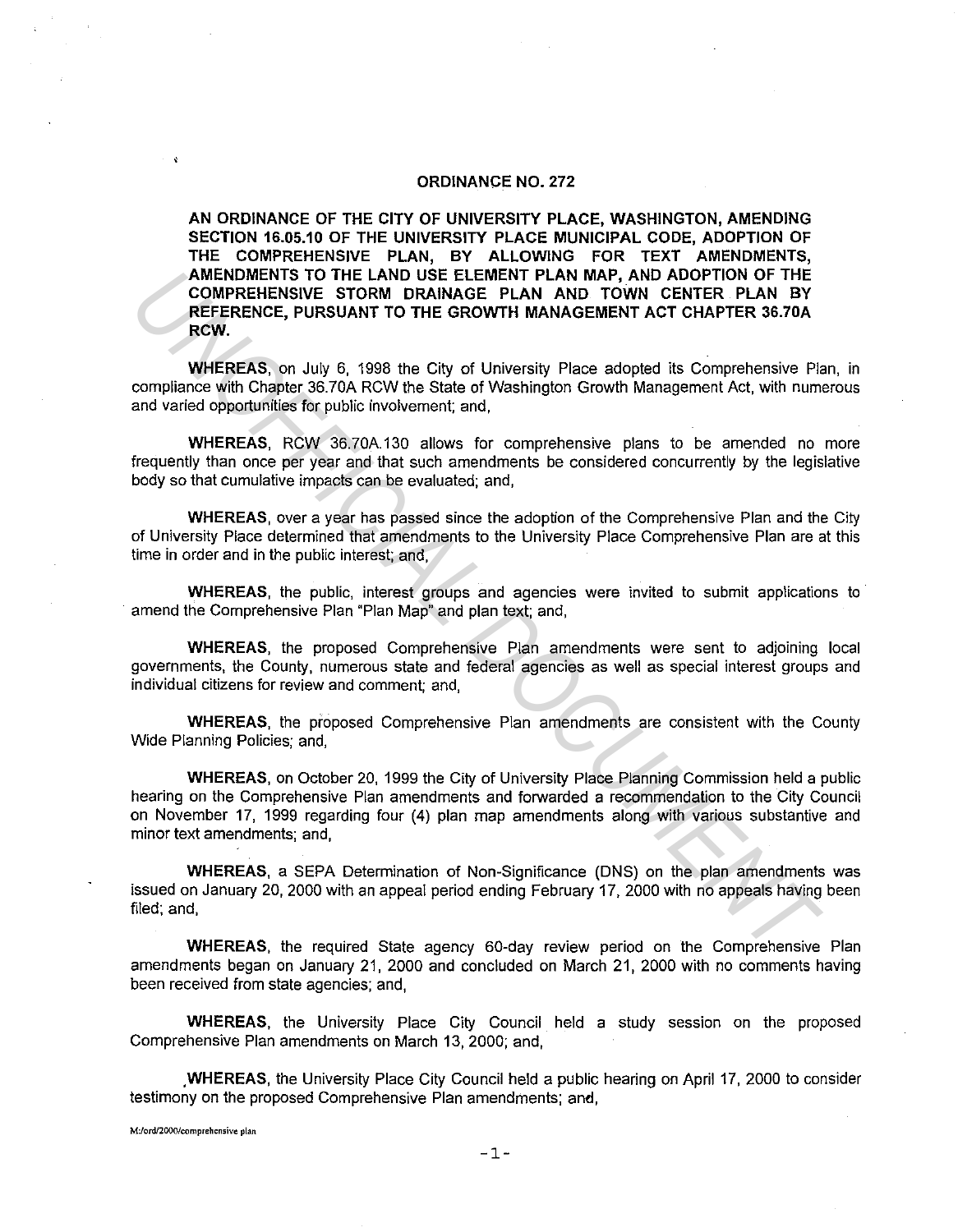• **WHEREAS,** the City Council has determined that amending the City of University Place Comprehensive Plan protects the public health, safety and welfare and complies with the Growth Management Act; NOW THEREFORE,

**THE CITY COUNCIL OF THE CITY OF UNIVERSITY PLACE, WASHINGTON, DOES ORDAIN AS FOLLOWS:** 

#### **"Section 16.05.010 Adoption of the Comprehensive Plan.**

#### Introduction

| Section 1.                      | University Place Comprehensive Plan Text Amendments Adopted. The C<br>of University Place Comprehensive Plan text, adopted by reference pursuant to UPMC Sect<br>16.05.010, is hereby amended as indicated in Exhibit "A" attached.                                                                                                                                                                    |
|---------------------------------|--------------------------------------------------------------------------------------------------------------------------------------------------------------------------------------------------------------------------------------------------------------------------------------------------------------------------------------------------------------------------------------------------------|
| Section 2.                      | University Place Comprehensive Plan Land Use Plan Map Amended.<br>University Place Comprehensive Plan Future Land Use "Plan Map", adopted by reference pursuan<br>UPMC Section 16.05.010, is hereby amended as shown on Exhibit "B", "C", "D" and "E" attached.                                                                                                                                        |
| Section 3.                      | Amendment to UPMC Section 16.05.010. Adoption of the Comprehensive                                                                                                                                                                                                                                                                                                                                     |
| 17, 1999 by Resolution No. 220. | Plan, University Place Municipal Code Section 16.05.010 is hereby amended as follows to reflect the<br>Comprehensive Plan amendment to adopt, by reference, the University Place Comprehensive Storm<br>Drainage Plan adopted August 17, 1998 by Ordinance No. 201 and the Town Center Plan adopted Ma                                                                                                 |
|                                 | "Section 16.05.010 Adoption of the Comprehensive Plan.<br>The University Place Comprehensive Plan, as adopted by Ordinance No. 197 on July 6,<br>1998, and as may be subsequently amended in accordance with the provisions of this title,<br>consisting of the following introduction, chapters, and appendices is hereby adopted by<br>reference as Title 16 of the University Place Municipal Code. |
| Introduction                    |                                                                                                                                                                                                                                                                                                                                                                                                        |
| Chapter 1                       | Land Use Element                                                                                                                                                                                                                                                                                                                                                                                       |
| Chapter 2                       | <b>Housing Element</b>                                                                                                                                                                                                                                                                                                                                                                                 |
| Chapter 3                       | <b>Environmental Management Element</b>                                                                                                                                                                                                                                                                                                                                                                |
| Chapter 4                       | <b>Transportation Element</b>                                                                                                                                                                                                                                                                                                                                                                          |
| Chapter 5                       | <b>Capital Facilities Element</b>                                                                                                                                                                                                                                                                                                                                                                      |
| Chapter 6                       | <b>Utilities Element</b>                                                                                                                                                                                                                                                                                                                                                                               |
| Chapter 7                       | <b>Community Character Element</b>                                                                                                                                                                                                                                                                                                                                                                     |
| Chapter 8                       | Parks, Recreation, and Open Space Element                                                                                                                                                                                                                                                                                                                                                              |
| Appendix A -                    | Glossary                                                                                                                                                                                                                                                                                                                                                                                               |
| Appendix B -                    | Parks and Recreation Plan (1997) -Adopted by Reference                                                                                                                                                                                                                                                                                                                                                 |
| Appendix C -                    | Transportation Plan (1997) - Adopted by Reference                                                                                                                                                                                                                                                                                                                                                      |
| <b>Appendix D -</b>             | Comprehensive Storm Drainage Plan (1998) - Adopted by Reference                                                                                                                                                                                                                                                                                                                                        |
| Appendix E -                    | Town Center Plan (1999) - Adopted by Reference."                                                                                                                                                                                                                                                                                                                                                       |
| Section 4.                      | Severability. If any section, sentence, clause or phrase of this Title shall be h<br>to be invalid or unconstitutional by a court of competent iurisdiction, such invalidity or unconstitutiona                                                                                                                                                                                                        |
|                                 |                                                                                                                                                                                                                                                                                                                                                                                                        |

**Section 4. Severability.** If any section, sentence, clause or phrase of this Title shall be held to be invalid or unconstitutional by a court of competent jurisdiction, such invalidity or unconstitutionality shall not affect the validity or constitutionality of any other section, sentence, clause or phrase of this Title.

**Section 5. Publication and Effective Date.** A summary of this ordinance, consisting of its title, shall be published in the official newspaper of the City. This ordinance shall be effective five (5) days after its publication.

•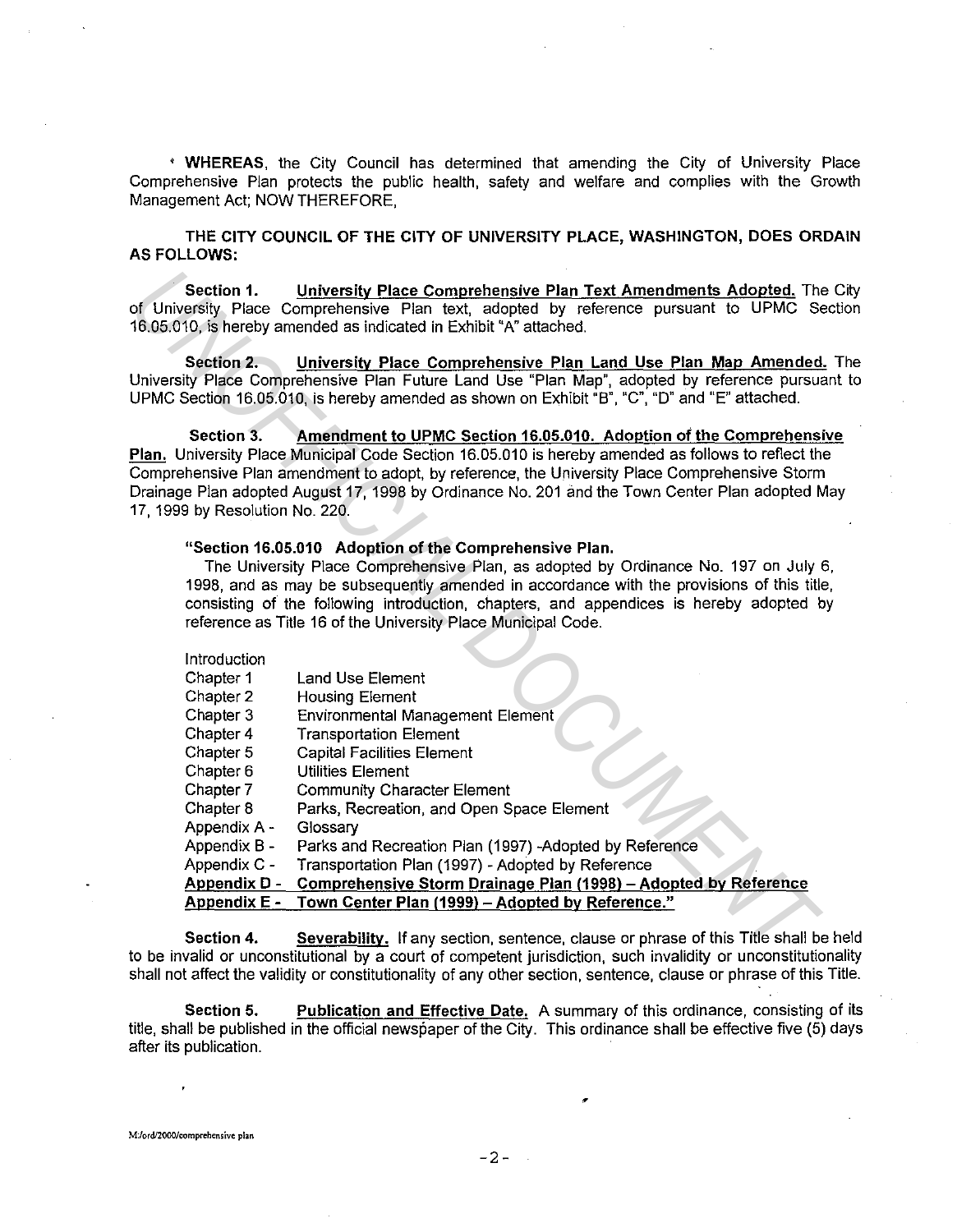**PASSED BY THE CITY COUNCIL ON MAY 1, 2000.** 

2000.<br>Coma Smith, Mayor

**ATTEST:** 

Å

Susan Matthew, City Clerk ATTEST:<br>
Susan Matthew, City Clerk<br>
Approximate as TO FORM<br>
Typolity X Sullingh, City Attorney<br>
Date of Publication: May 5, 2000<br>
Clerk of Publication: May 5, 2000<br>
May 10, 2000

Date of Publication: Effective Date:

May 5, 2000 May 10, 2000

**M:ford/2000/comprehensive plan** 

•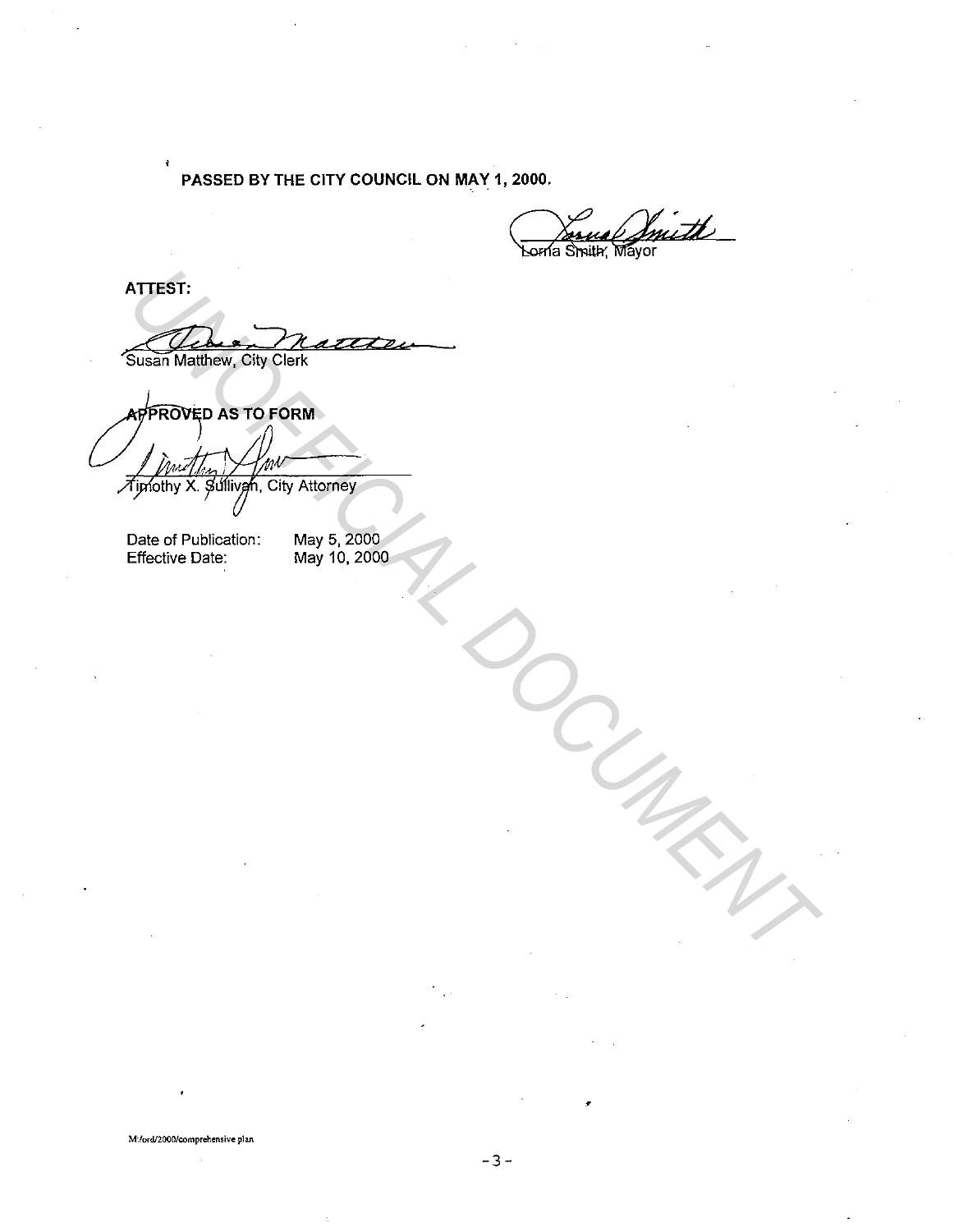#### **ORDINANCE 272 EXHIBIT A**

### **Proposed Comprehensive Plan Text Amendments (Substantive Text Revisions)**

#### • **Vision Statement Pages 1-3, 1-4**

"Twenty years after incorporation, University Place is a safe, attractive city that provides a supportive environment for all citizens to work, play, get an education and raise families. Children and youth are nurtured and encouraged to develop into competent, contributing citizens in a changing world. The physical and mental well being and health of all individuals is valued. Violence is not tolerated. A cooperative community spirit and respect for each other--- our commonalities and differences--foster a diverse cultural, spiritual and ethnic life and prepare us for future challenges. **Vision Statement Pages 1-3, 1-4**<br> **Twenty years after incorporation,** University Place is a safe, attractive city that provides a support<br>
invivorment for all clizens to work, play, get an education and rate families. Chi

#### Land Use and Environment

Residential areas and commercial corridors retain a green, partially wooded or landscaped character, although the city is almost fully developed. The public enjoys trail access to protected creek corridors, wetlands and greenbelts. As the gravel pit site on the Chambers Creek properties gradually is reclaimed for public use, people enjoy expansive views, access to Puget Sound, and parks and recreation opportunities:

Community character has been enhanced by fair and consistent enforcement of land use regulations. Buffering and landscaping separate incompatible uses, support the integrity of residential neighborhoods and create more attractive business/industrial developments.

#### **Housing**

University Place is a city of low and moderate density housing developments that maintains a friendly neighborhood and community atmosphere. The proportion of residents owning their homes has increased. A mix of housing styles and types is affordable to households at various income levels.

#### Transportation, Capital Facilities, Utilities

Street lighting, sidewalks, curbs/gutters and bicycle lanes on all arterial streets have improved safety and created better connections between residential and business areas. The entire city now has access to sewers.

#### Community and Economic Development

The City Hall complex has contributed to the development of a thriving commercial and civic area. This pedestrian-friendly town center and community focal point offers civic activities, convenient shopping, and a welcoming downtown park. Residents and visitors enjoy a walk along shaded trails, a place to sit and relax on a sunny day, an active play area for children and a gathering place for community events.

Partnerships between the City and business sector have resulted in a viable, economically stable business community. Compact commercial and light industrial developments have attracted new investment and brought additional goods and services and more jobs to the community. Public street improvements and new infill developments contribute to the vitality of the core business areas. University Place has established itself as a destination for local shopping, arts, entertainment, and special community events and festivals.

#### Parks and Recreation

Expansion of parks and recreation services has been achieved through cooperative efforts of the City-the Pafks and School Districts and many citizen volunteers. Residents enjoy more neighborhood parks and public spaces, a community and civic center, public access to the shoreline, and a variety of recreation programs and activities for children, youth, adults, and senior citizerfs.

I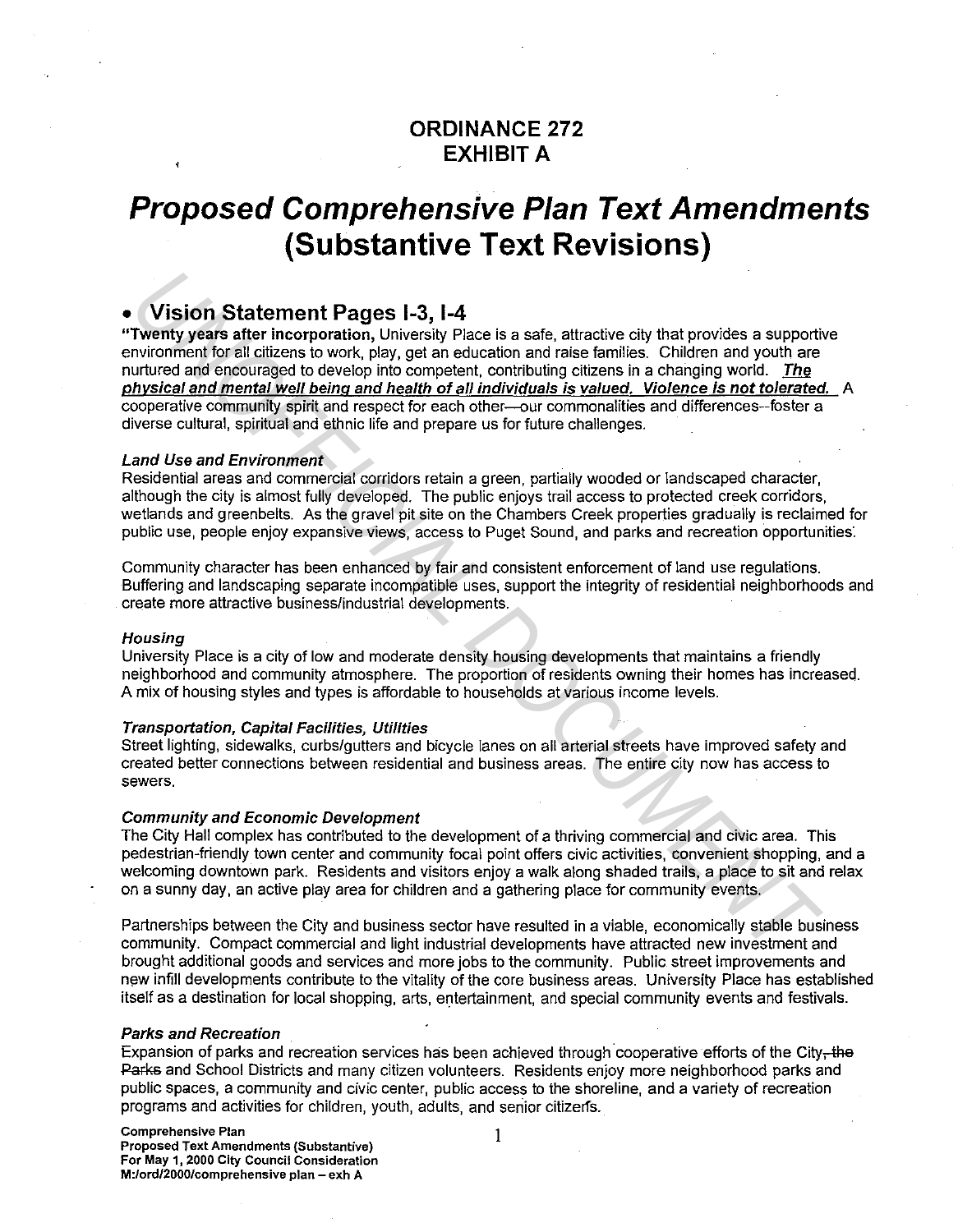#### Governance and Community Services

Open communication between citizens, business, industry and government has strengthened community ties and created an environment of trust, listening, and responsive, fair governance. Information is readily available to citizens and issues are fully discussed. The result has been quality, cost-effective services.

While not always a direct provider of services, the City assists residents in gaining access to community services they need through partnerships and contracts with other agencies.

Coordination with human service agencies results in the delivery and outcome of human services that promotes empowerment and self-determination for individuals in need.

Local government, the school district and private schools work together in the planning process for quality education. The City has increased public safety by partnering with the Fire District and by implementing a community policing program that maintains a partnership between community and police, promotes respect for neighbors, and encourages individual responsibility."

Page 1-4, New Policy as LU1H

#### "Policy LU1H

Consider adopting an ordinance that addresses vesting of applications to promote development consistent with existing standards."

Discussion: One issue the City has dealt with since incorporation is the processing of applications vested in the County prior to the City's incorporation. These applications are vested under standards that do not typically meet current city standards. Adoption of an ordinance that places a time limit on vesting for certain applications would promote, to some extent, the development of property in accordance with city standards. The City should explore how applicable an ordinance might be relative to outstanding vested applications and consider adopting an ordinance if it is determined in the public interest to place a limitation on vested applications." conting the human service argenters results in the delivery and outcome of human service and the content of the content of the content of the content of the content of the content of the content of the content of the conte

• Page 1-8, Goal LU 7, Policies LU7A and LU78 Delete as follows.

URBAN GROWTH AREAS & POTENTIAL ANNEXATION AREAS

GOAL LU<sub>7</sub>

Annex the unincorporated area of Pierce County which lies within the Urban Growth Area of University Place.

#### Policy LU7A

Recognize the commlmity identification and wishes of residents and property owners in proceeding with annexation.

Discussion: The remaining small unincorporated pocket between University Place and Fircrest (commonly referred to as Fircrest Acres) should be included within a city boundary.

#### Policy LU7B

Participate in joint planning and interlocal agreements to assure adequate urban services to potential annexation areas.

Discussion: The City will work with other cities, the County and special districts to provide the required services and to address issues which cross city boundaries.

[STAFF NOTE: These deletions will result in a need to renumber subsequent policy sections in the Land Use Element.]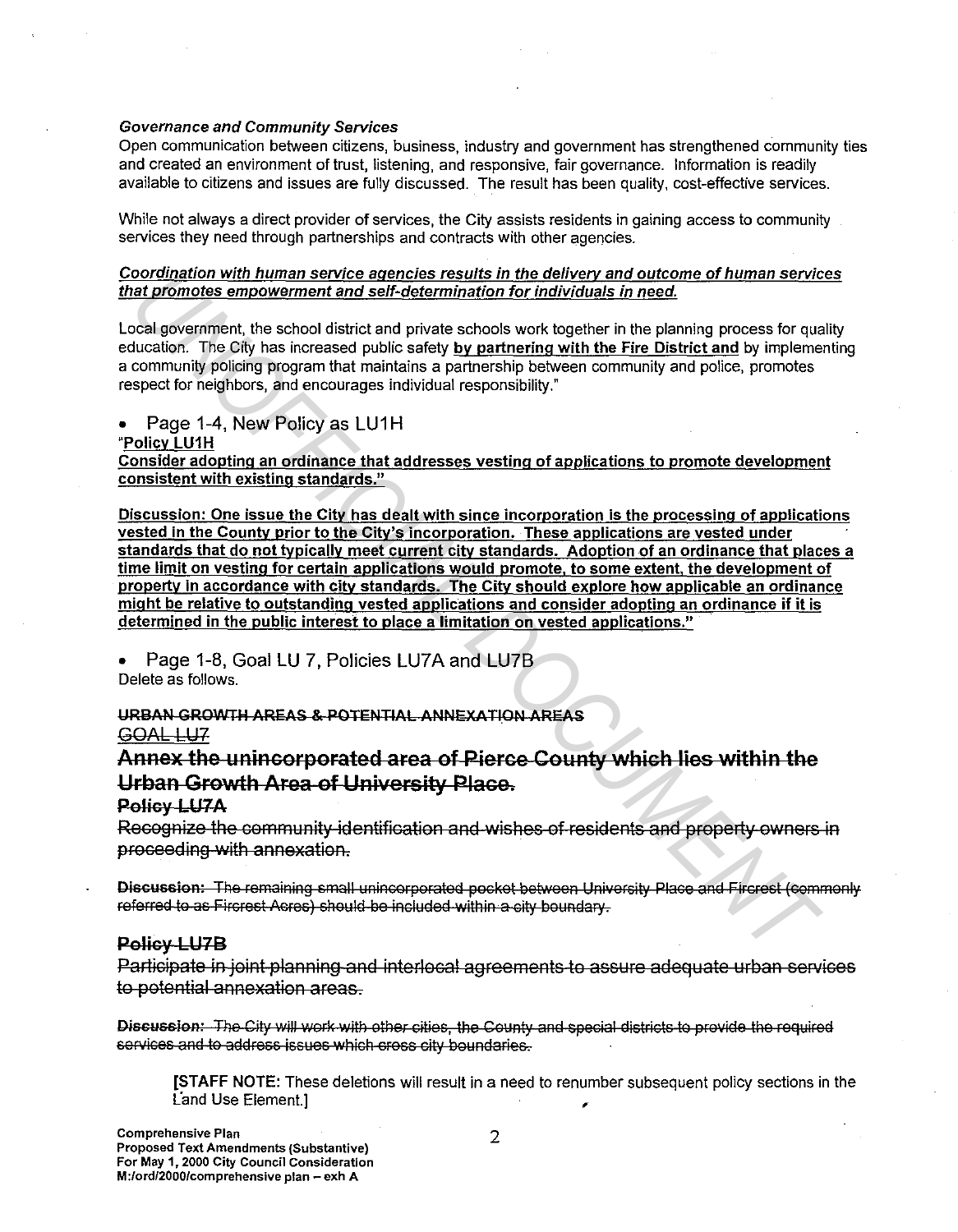#### • Page 1-10, Day Island, Goal LU9, Policy LU9A

Discussion statement might be rewritten if the special zone for Day Island is adopted concurrently with the Plan amendment. Also, for now, rewrite it to include Sunset Beach since similar provisions will be adopted for Sunset Beach.

#### "Day Island/Sunset Beach

#### GOAL LU9

#### Preserve the unique residential character of Day Island and Sunset Beach. Policy LUSA

Consider an overlay district or other special mechanism in the zoning code to allow fiexibility in building setbacks and other requirements.

Discussion: Many houses on Day Island and Sunset Beach were built with different building setbacks than current codes allow. There are also numerous encroachments on the public right-of-way. The City should consider a special zone for Day Island and Sunset Beach or allow more fiexibility in the Zoning Code, not only for Day Island and Sunset Beach, but for other older residential areas which may not have setbacks that conform to the current code. Right-of-way encroachments should be dealt with in a consistent way that protects the public interest and is sensitive to individual property owners." **Preserve the unique residential character of Day Island <u>and Sunset Boach.</u><br>
Policy LUBA<br>
Consider an overlay district or chier special mechanism in the zoning code to allow flexibility in suilding<br>
selbacks an overlay di** 

#### • Page 1-10, Chambers Creek Properties, Policy LU10A

Rewrite the reference to "Develop new land use designations...."

#### "Policy LU10A

Develop new land use designations Prepare development regulations that encompass the multi-use aspects of the site, refiect the master planning process, and establish clear direction and predictability for the landowner, Pierce County, and the surrounding communities of Lakewood, University Place, and Steilacoom.

Discussion: The master plan adopted by the Pierce County Council in 1997 established long term direction which is to be implemented through public and private investment, an Interlocal Agreement, the Comprehensive Plan, Shoreline Master Program and Zoning Code."

#### CHAPTER 3 Environmental Management Element

#### Page 3-8 New Policy EN2G

Add new policy to reflect ESA listing.

#### "Policy EN2G

Monitor and actively participate in activities related to the Endangered Species Act (ESA) listing of Chinook salmon and other habitat that affects the City of University Place.

Discussion: The Endangered Species Act (ESA) was enacted in 1973 to establish a program to identify and conserve species of fish, wildlife, and plants that are declining in population to the point where they are now, or maybe within the foreseeable future, at the risk of extinction. On March 16, 1999, the National Marine Fisheries Service (NMFS) added nine West Coast Salmon to the Endangered Species List. This included the Puget Sound Chinook Salmon as a "threatened species". The impact of the listing of these species will affect land use and water-related activities in the entire Puget Sound region, including its urban areas such as University Place.

The ESA prohibits killing or harming an endangered species in any way, including significant modification of critical habitat for the.species. It requires federal agencies to develop programs to conserve and to help recover endangered and threatened species. Because of the ESA's requirements on public agencies and private landowners, the City of University Place needs to be actively engaged in activities related to the ESA. The City has taken one step toward doing this by creating a city ESA task force to gather information and identify possible salmon habitat restoration programs and funding sources. Other activities involve attending informational workshops, participating in watershed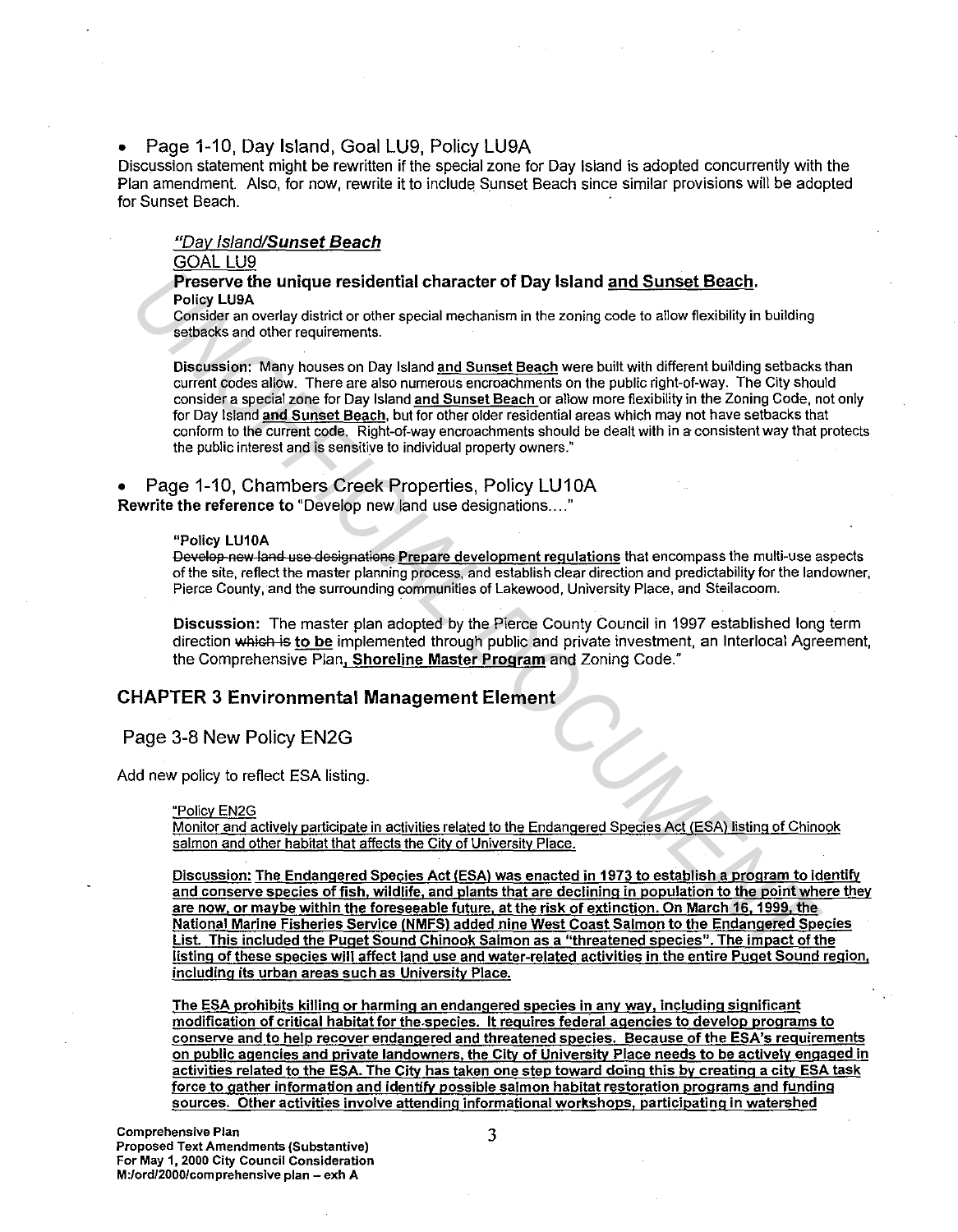planning efforts, as well as in county and regional ESA task forces, and coordinating with state and federal agencies.

#### **Chapter 4 TRANSPORTATION ELEMENT**

Page 4-15-16 Public Transit

Rewrite to reflect service changes during the last year.

"There are currently four transit routes (Routes 20, 52, 53 and 53A-and 200 and 220) that stop in the City of University Place. These routes are shown in Figure 4-7 and are described in more detail in the following paragraphs.

Route 20 provides service Monday through Saturday along-Grandview Drive, Cirque Drive, and Bridgeport Way in the planning area to the Tacoma Community College Transit Center (TCC), the College Center, James Center, Titlow Beach Park, Colgate Park, Green Firs Shopping Center and the Tacoma Mall Transit Center. Transit route stops include Grandview Drive and 27<sup>th</sup> Street West. Grandview Drive and Cirque Drive, and Cirque Drive and Bridgeport Way.

Route 53 and 53A stops at the intersection of South 56<sup>th</sup> Street and South Orchard Street. Service is provided daily to Downtown Tacoma, the Federal Courthouse, the Washington State Historical Museum, Puget Sound Hospital, Pierce County Health Department, 38th Street Shopping District, Lincoln High School, the Tacoma Mall Transit Center, South Tacoma, Manitou Park, Mount Tahoma High School, Oakland and the Orchard Park Retirement Center. Route 53 travels through University Place to Grandview Drive via Cirque Drive while Route 53A does so by traveling north on Bridgeport Way West and then on 40<sup>th</sup> **Street West to Grandview Drive.** 

Route 52 serves the northeast portion of University Place. Route 52 travels between Tacoma Community College Transit Center and the Tacoma Mall Transit Center. Route 52 travels on 70<sup>th</sup> Avenue West and 24<sup>th</sup> Street West within University Place's city limits.

Route 200 operates daily along Bridgeport Way and stops at 40<sup>th</sup> Street and Bridgeport Way in the planning area. Service is provided to the TCC Transit Center, James Center, College Center, Department of Licensing, University Place Library, Green Firs Shopping Center, Lakewood and the Lakewood Mall Transit Center.

Route 220 travels on Orchard Street on the east side of the city and serves the Lakewood Transit Mall, University Place, Fircrest, Fred Meyer on South 19th Street and north Tacoma. Service is provided on weekdays and on weekends.

#### **REVISIONS BASED ON PSRC COMMENTS**

Page 4-2, Add as policy statements under Traffic and Traffic Safety Address transportation systems management and transportation demand management more explicitly by differentiating between strategies which are currently utilized, those which the city is committed to implementing, and those which will be considered for use in the future.

Proposed policies include:

#### "Policy TR4D

Utilize transportation demand management (TDM) strategies to reduce the need for new roads and capacity improvements.

Discussion: Transportation Demand Management (TDM) strategies help create or preserve existing capacity of roadways by reducing demand, thereby deferring or negating the need for capacity improvements. Existing strategies used by the city include coordinating with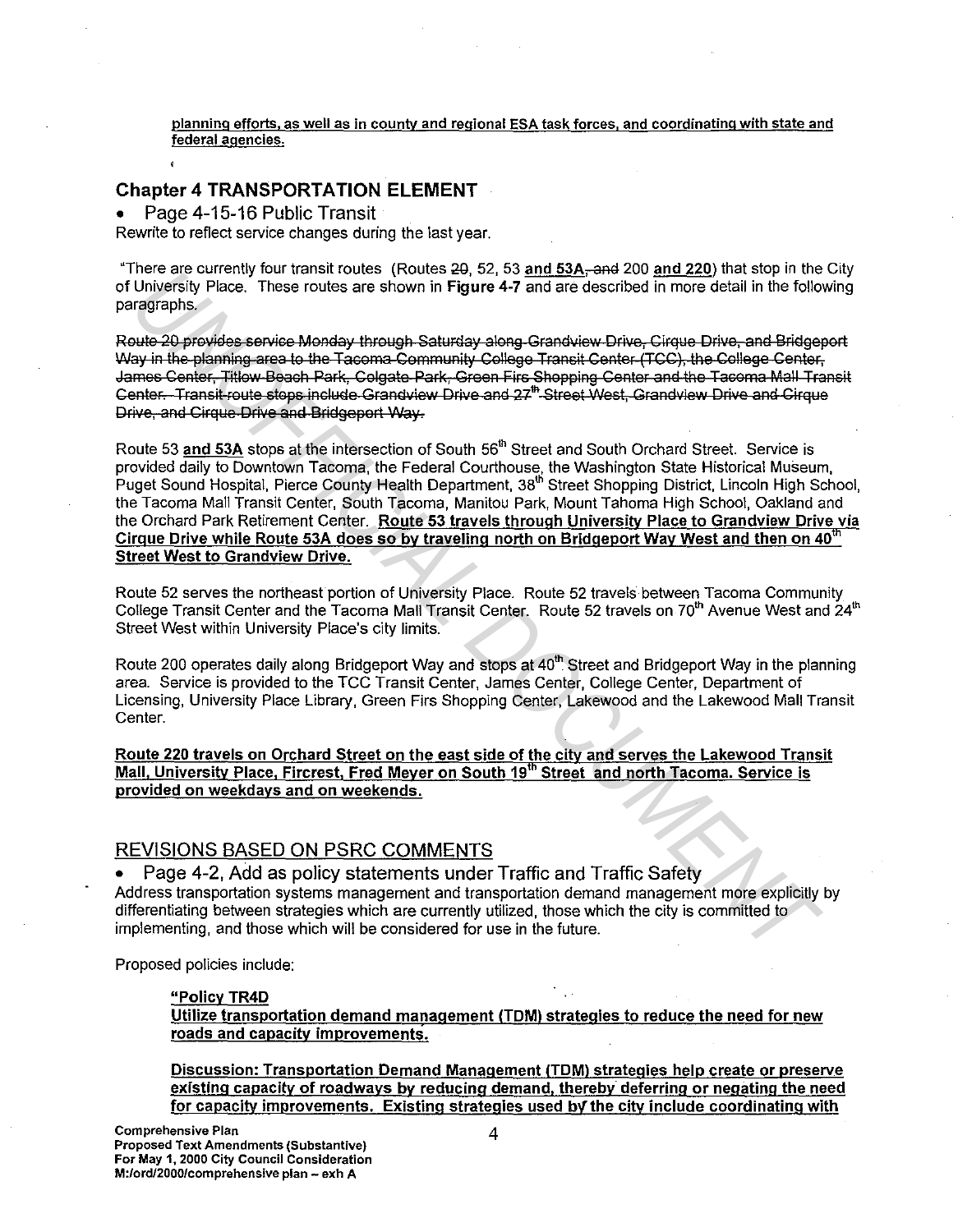Pierce Transit on service levels frequency and route location, and actively pursuing street improvements that include bike lanes, sidewalks and pedestrian crossings that provide a safe, convenient alternative to the use of the automobile.

Potential TDM projects include developing vanpool and ridematch programs in conjunction with Pierce Transit and actively promoting commute trip reduction practices, including complying with the requirements of the State Commute Trip Reduction (CTR) Act."

"Policy TR4E

Utilize transportation system management (TSM) strategies to make the existing roadways more efficient.

Discussion: Transportation Systems Management (TSM) strategies focus on improving existing roadway system efficiency. Maximizing the efficiency of the existing system can reduce or delay the need for system improvements. The Citv of University Place employs a myriad of TSM strategies. These include coordinating traffic signal timing, implementing a signal retiming and coordination project to reduce delay and congestion at the city's signalized intersections as major improvements are implemented, making intersection improvements to facilitate turning movements, and restricting access along principal roadways." **Unites transportation system management (TSM) strategies to make the existing roadwy<br>more efficient. Transportation Systems Management (TSM) strategies focus on improving<br>oxiding makeuve ysstem efficiency. Maximizing the** 

• Pages 4-16, 4-17, Add discussion under Air, Water, Rail

Expand the discussion of the Burlington Northern-Santa Fe rail line to include issues and impacts associated with the facility.

"The Burlington Northern-Santa Fe Railroad operates a rail line that travels along the city's shoreline with Puget Sound. An at-grade railroad crossing is located on 19th Street West.

Headquartered in Fort Worth, Texas, Burlington Northern- Santa Fe Corporation (BNSF), through its subsidiary The Burlington Northern and Santa Fe Railway Company, operates one of the largest railroad networks in North America, with 34,000 route miles covering 28 states and two Canadian provinces. BNSF was created on September 22, 1995, from the merger of Burlington Northern Inc. and Santa Fe Pacific Corporation. Revenues are generated primarily from the transportation of coal, grain, intermodal containers and trailers, chemicals, metals and minerals, forest products, automobiles and consumer goods.

The Burlington Northern-Santa Fe Railroad plays an important role. In addition to providing goods and services to and from the Puget Sound region and supporting the economic development needs of industry, transporting goods and freight by rail rather than by vehicle helps reduce highway congestion.

While providing regional benefit the presence of a railroad does have impacts on the community. Many homes are immediately adjacent to the Burlington-Northern railroad and experience noise and vibration impacts. Also, within University Place the railroad runs along the Puget Sound shoreline including through the Chambers Creek properties. The railroad's alignment in certain areas conflicts with a desire to increase public access to the shoreline. Continued efforts to address these conflicts are needed."

• Page 4-16, Public Transit.

Expand the discussion of Sound Transit servjce in the surrounding area and the Burlington Northern-Santa Fe rail line that runs through the City of University Place.

"More specifically, Sound Transit consists of three distinct lines of business: 1) Regional Express (Bus); 2) Sounder (Commuter rail); and, 3) Link /light rail). Sound Transit improvements in the general area include increased bus service at Tacoma Community College Transit Center, the

5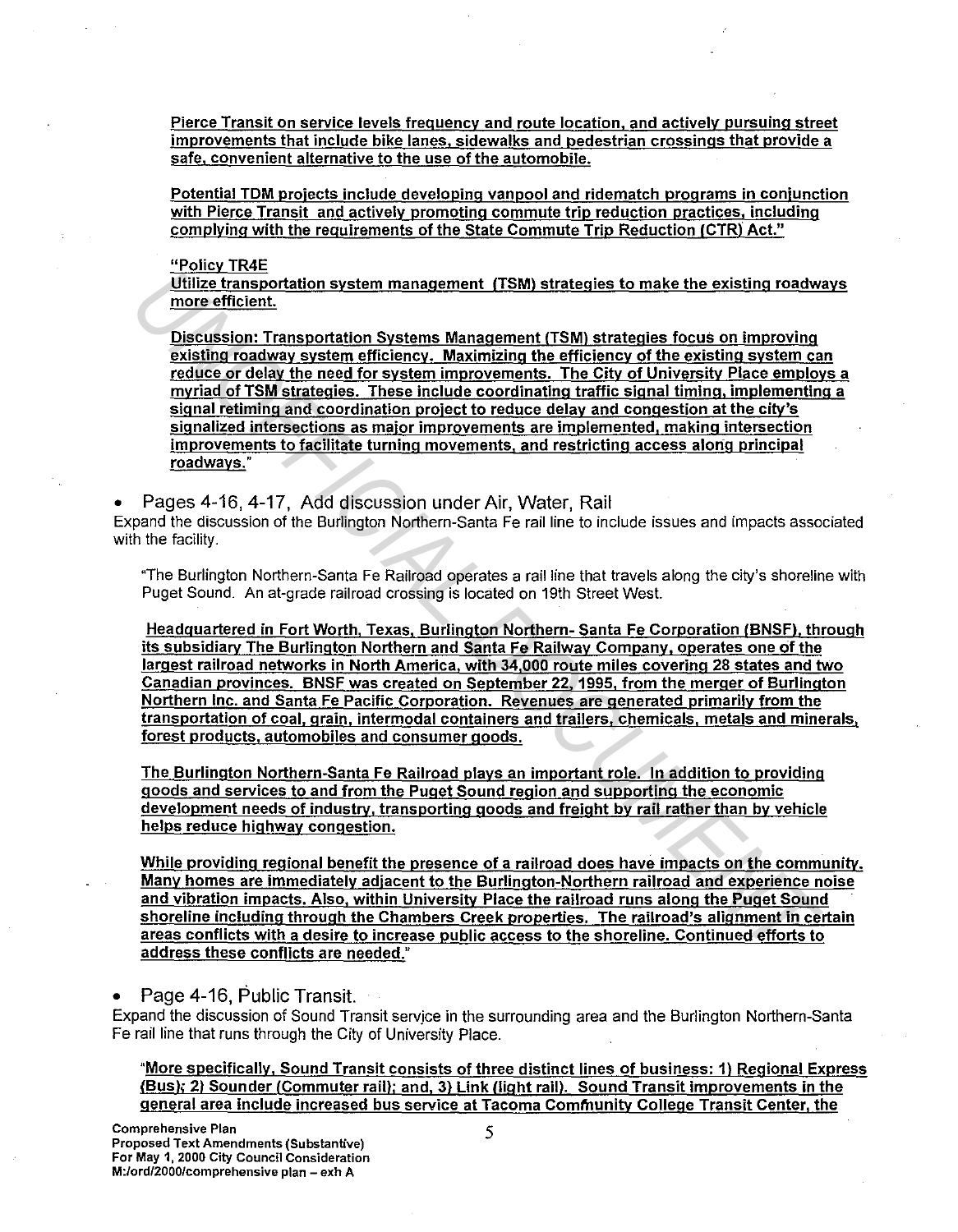Lakewood Mall Transit Center and at the Tacoma Dome Station. Sounder improvements include the eventual construction of a Tacoma-Lakewood rail line that will connect up with the Tacoma-Seattle-Everett segment of the Sounder service in mid-2001. A commuter rail station at 56<sup>th</sup> and South Tacoma Way is planned for this Tacoma-Lakewood segment. Finally in Pierce County light rail will consist a segment between Downtown Tacoma and the Tacoma Dome station. Additional light rail service in Pierce County would be part of a Phase II Sound Transit effort. Phase II funding would require voter approval."

#### Page 4-20.

Explicitly address inter-governmental coordination requirements to assess impacts on adjacent jurisdictions. Proposed policy:

#### **"Policy**

Encourage cooperative and coordinated transportation planning with adjacent jurisdictions and regional organizations to improve traffic flow and safety in the city and immediate vicinity.

Discussion: The GMA requires that transportation elements have regionally coordinate level of service standards as well as assess impacts of the transportation plan and lahd use assumptions on adjacent jurisdictions. To do this the City will apprise adjacent jurisdictions of major changes to the land use plan or development proposals that may impact adjacent jurisdictions' level of service. On going coordination between local jurisdiction staff to coordinate and share land use assumptions and transportation planning assumptions will also be helpful. Finally, monitoring and participation in regional transportation and policy organizations will help the City coordinate with adjacent jurisdictions based on any coordinated regional approach. *Proge 4-28,*<br> *Unity address inter-governmental coordination requirements to assess impacts on adjacent jurisdictions and<br>
<u>Volting</u> and coordinated transportation planning with adjacent jurisdictions and<br>
<u>unional organ*</u>

• Page 4-28, 4-29.

Add a discussion that clarifies the relationship of tables in the finance plan with each other and to other transportation improvements listed in the element.

#### "CAPITAL FACILITIES PLAN

Table 4-4 summarizes the City of University Place six-year (1998-2003) capital facilities plan for transportation improvements. Information in this Table is based on the City's adopted Transportation Improvement Program, and not necessarily on the recommendations in the City's Transportation Plan summarized earlier in this Chapter. For historical purposes, year 1996 and 1997 information is provided. Long term revenue and expenditure projections for years 2004-2017 are aggregated. This long term estimate is based on historical expenditures and an inflation factor.

|          |                          |                                        | 1                    |                              |                                                      |
|----------|--------------------------|----------------------------------------|----------------------|------------------------------|------------------------------------------------------|
| Year     | Annual<br><b>Revenue</b> | <b>Grants, Federal</b><br>Funds, Loans | <b>Total Revenue</b> | Total<br><b>Expenditures</b> | <b>Funding</b><br><b>Shortfall</b><br><b>Surplus</b> |
| 1996     | \$2,992,800              | $\sqrt{31,047,300}$                    | \$4,040,200          | \$1,259,800                  | \$2,780,400                                          |
| 1997     | 1,101,500                | 687,900                                | 1,789,400            | 3,461,000                    | 1,108,800                                            |
| 1998     | 780,000                  | 2,362,800                              | 3,143,600            | 4,249,500                    | 3,000                                                |
| 1999     | 1,041,900                | 2,397,800                              | 3,439,700            | 3,584,900                    | (142, 100)                                           |
| 2000     | 790,100                  | 400,000                                | 1190,100             | 1,163,400                    | (115, 400)                                           |
| 2001     | 787,700                  | 1,900,000                              | 2,687,700            | 2,652,400                    | (80,000)                                             |
| 2002     | 746,900                  |                                        | 746,900              | 425,400                      | 241,500                                              |
| 2003     | 744,400                  |                                        | 744,400              | 432,800                      | 553,100                                              |
| $2004 -$ | \$10,000,600             |                                        | \$10,000,600         | \$6,893,800                  | \$3,659,900                                          |

#### TABLE 4-4 Revenues and Expenditures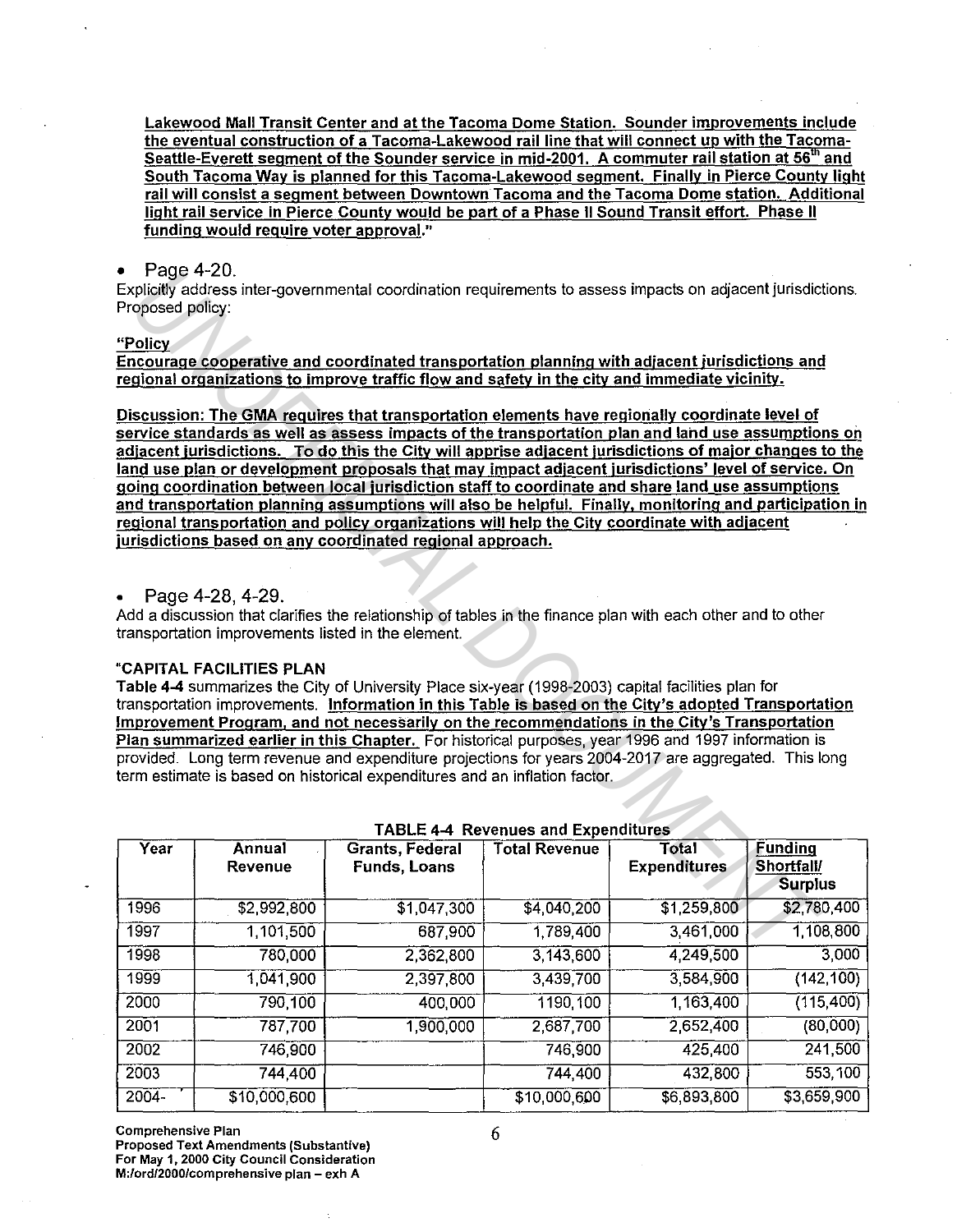| $-2017$ | --      | ____<br>-- |        |
|---------|---------|------------|--------|
|         | _______ |            | ______ |

The six year 1998-2003 plan is based on projects identified in the City's six-year Transportation Improvement Program (TIP). Planned road improvement are summarized in Table 4-5. Table 4-5 represents major road improvements that are programmed during those years rather than all transportation related improvements. This table also shows the breakdown between grant and City funds.

| Year<br><b>City Funds</b><br>Project<br><b>Grandview Drive II</b><br>228,038<br>1998<br>\$468,049<br>421,878<br><b>Grandview Drive III</b><br>1998-99<br>984 122<br>$67th$ Avenue<br>40,000<br>1998<br>0<br>557,500<br>1998<br>1,768,500<br><b>Bridgeport Way Phase I</b><br>485,000<br>680,000<br>1999<br><b>Bridgeport Way Phase II</b><br>50,000<br><b>Chambers Creek Road</b><br>195,588<br>1,000,000<br><b>Bridgeport Way Phase III</b><br>\$4,705,671<br>\$2,173,004<br>n summary, for the six-year period between 1998 to 2003 approximately \$12.5 million is programmed for.<br>ransportation improvements."<br><u> CHAPTER 5 - CAPITAL FACILITIES ELEMENT</u><br>Page 5-8 Policy CF6D<br>Revise to reflect adoption of Comprehensive Storm Drainage Plan as follows:<br><del>dopt a</del> Implemen <u>t the adopted Comprehensive Storm Drainage</u> Stormwater Management Plan that<br>dentifies existing flooding problems and includes a strategy to make improvements.<br>Discussion: To address existing and future possible flooding problems, the City should develop implemen<br>he adopted a Stormwater Management Comprehensive Storm Drainage Plan. This plan could identity<br>dentifies existing flooding problems, their causes, and prepare includes a programmed strategy to address<br>ne problems. Pursuit of funding opportunities and establishing best management practices to minimize<br>evelopment impacts would also be appropriate.<br>Pages 5-13 through 5-16<br>itormwater |              |              | Table 4-5 1998-2003 Transportation Improvement Plan |              |
|------------------------------------------------------------------------------------------------------------------------------------------------------------------------------------------------------------------------------------------------------------------------------------------------------------------------------------------------------------------------------------------------------------------------------------------------------------------------------------------------------------------------------------------------------------------------------------------------------------------------------------------------------------------------------------------------------------------------------------------------------------------------------------------------------------------------------------------------------------------------------------------------------------------------------------------------------------------------------------------------------------------------------------------------------------------------------------------------------------------------------------------------------------------------------------------------------------------------------------------------------------------------------------------------------------------------------------------------------------------------------------------------------------------------------------------------------------------------------------------------------------------|--------------|--------------|-----------------------------------------------------|--------------|
|                                                                                                                                                                                                                                                                                                                                                                                                                                                                                                                                                                                                                                                                                                                                                                                                                                                                                                                                                                                                                                                                                                                                                                                                                                                                                                                                                                                                                                                                                                                  |              | Grants/Loans |                                                     | <b>Total</b> |
|                                                                                                                                                                                                                                                                                                                                                                                                                                                                                                                                                                                                                                                                                                                                                                                                                                                                                                                                                                                                                                                                                                                                                                                                                                                                                                                                                                                                                                                                                                                  |              |              |                                                     | 696,087      |
|                                                                                                                                                                                                                                                                                                                                                                                                                                                                                                                                                                                                                                                                                                                                                                                                                                                                                                                                                                                                                                                                                                                                                                                                                                                                                                                                                                                                                                                                                                                  |              |              |                                                     | 1,406,000    |
|                                                                                                                                                                                                                                                                                                                                                                                                                                                                                                                                                                                                                                                                                                                                                                                                                                                                                                                                                                                                                                                                                                                                                                                                                                                                                                                                                                                                                                                                                                                  |              |              |                                                     | 40,000       |
|                                                                                                                                                                                                                                                                                                                                                                                                                                                                                                                                                                                                                                                                                                                                                                                                                                                                                                                                                                                                                                                                                                                                                                                                                                                                                                                                                                                                                                                                                                                  |              |              |                                                     | 2,326,000    |
|                                                                                                                                                                                                                                                                                                                                                                                                                                                                                                                                                                                                                                                                                                                                                                                                                                                                                                                                                                                                                                                                                                                                                                                                                                                                                                                                                                                                                                                                                                                  |              |              |                                                     | 1,165,000    |
|                                                                                                                                                                                                                                                                                                                                                                                                                                                                                                                                                                                                                                                                                                                                                                                                                                                                                                                                                                                                                                                                                                                                                                                                                                                                                                                                                                                                                                                                                                                  | 2000         |              |                                                     | 50,000       |
|                                                                                                                                                                                                                                                                                                                                                                                                                                                                                                                                                                                                                                                                                                                                                                                                                                                                                                                                                                                                                                                                                                                                                                                                                                                                                                                                                                                                                                                                                                                  | 2001-2003    |              |                                                     | \$1,195,588  |
|                                                                                                                                                                                                                                                                                                                                                                                                                                                                                                                                                                                                                                                                                                                                                                                                                                                                                                                                                                                                                                                                                                                                                                                                                                                                                                                                                                                                                                                                                                                  | <b>TOTAL</b> |              |                                                     | \$6,786,675  |
|                                                                                                                                                                                                                                                                                                                                                                                                                                                                                                                                                                                                                                                                                                                                                                                                                                                                                                                                                                                                                                                                                                                                                                                                                                                                                                                                                                                                                                                                                                                  |              |              |                                                     |              |
|                                                                                                                                                                                                                                                                                                                                                                                                                                                                                                                                                                                                                                                                                                                                                                                                                                                                                                                                                                                                                                                                                                                                                                                                                                                                                                                                                                                                                                                                                                                  | Policy CF6D  |              |                                                     |              |

Table 4-5 1998-2003 Transportation Improvement Plan

#### **CHAPTER 5 - CAPITAL FACILITIES ELEMENT**

#### Page 5-8 Policy CF6D

#### "Policy CF6D

#### Stormwater

The City leases land from Pierce County at Pierce County's Surface Water Management (SWM) site at 4910 Bristonwood Drive West for a City Public Works maintenance facility/shop.—The City is negotiating with the County to acquire this property for a permanent Public Works' facilities site.

In 1998, the City of University Place adopted a Comprehensive Storm Drainage Plan. This Plan provides a more detailed description of the area's drainage characteristics, including water quality, a capital improvement program, maintenance and operation discussion and a summarv of key policy ,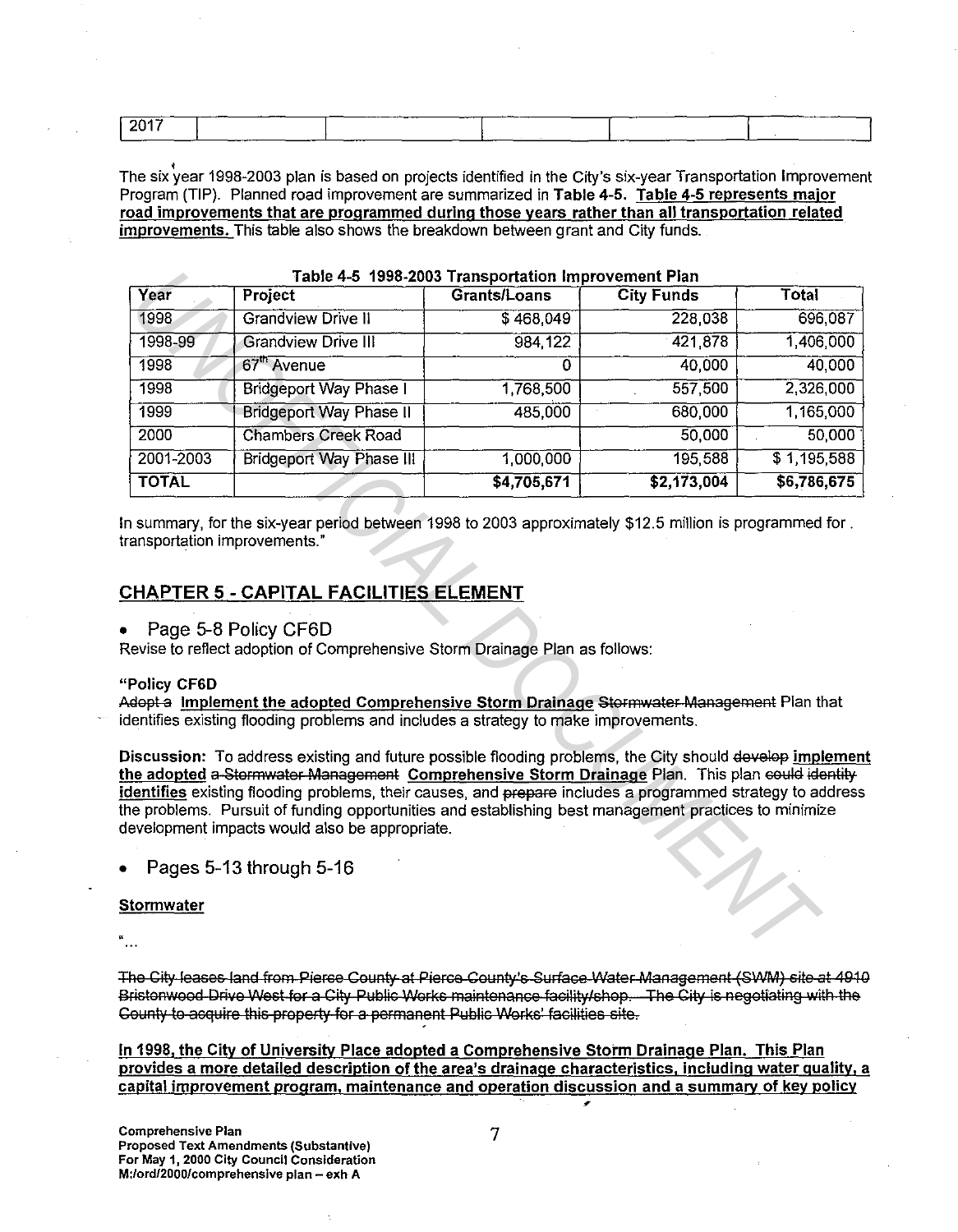issues. The Comprehensive Storm Drainage Plan is incorporated into this Comprehensive Plan as Appendix D.

#### inventory

 $\cdots$ 

A detailed inventory of storm drain facilities within the City is on file with the City's Department of Public Works. A system inventory is also contained in the Comprehensive Storm Drainage Plan.

#### **Future Needs**

Due to the relatively recent transfer of the County's storm drain system at incorporation, the City's main need is planning related. The City of University Place does not have a comprehensive stormwater management plan but is in the process of preparing one. As such, there is not yet engineering analysis of impacts that future development may have on University Place stormwater facilities and on natural drainage patterns. There has been no formal assessment of the adequacy of facilities to handle future flew.

The comprehensive stormwater master plan will include a detailed inventory of existing facilities, provide an initial overview of potential program improvements, promote inter-gevernmental coordination, and identify regulatory actions and funding options to achieve a viable storm, surface water and drainage management system.

The City's adopted Comprehensive Storm Drainage Plan identifies problems in the City's drainage infrastructure and receiving waters. Recommended improvements are itemized and identified by the following watersheds: Leach Creek Basin, Soundview Basin, Crystal Springs Basin, North Day Island Basin, Day Island Lagoon Basin, and Chambers Creek Basin.

The recommended improvements are directed at correcting both existing problems and to accommodate the effects anticipated from future growth of the city. These improvements are directed at relieving flooding, controlling erosion in streams, and protecting water quality. The improvements consist of storm drain pipelines, culverts, detention facilities, and stream channel restoration. The improvements consist of both construction of new facilities and restoring existing facilities to their design capacity.

In addition to recommended capital improvements the Comprehensive Storm Drainage Plan includes discussion on maintenance and operation needs. The Drainage Plan also discusses non-structural recommendation such as public education, monitoring and investigations and spill containment and response.

#### **Proposed Location and Capacities**

Installation of new facilities is often done in response to specific development. The City requires all new development to comply with the standards set forth in the King County Surface Water Management Design Manual guidelines (KCSWMDM). As noted earlier the City adopts these guidelines as its LOS.

The City's adopted Capital Improvement Program identifies programmed storm drainage improvements.

The City-Public Works Department-has identified certain 1998 projects to improve stormwater management. These include:

| Stormwater-Comprehensive-Plan-      | -\$150,000 |
|-------------------------------------|------------|
| Soundview Emergency-Storm Drain     | \$110,543  |
| Day Island -27 <sup>th</sup> Avenue | \$ 11,250" |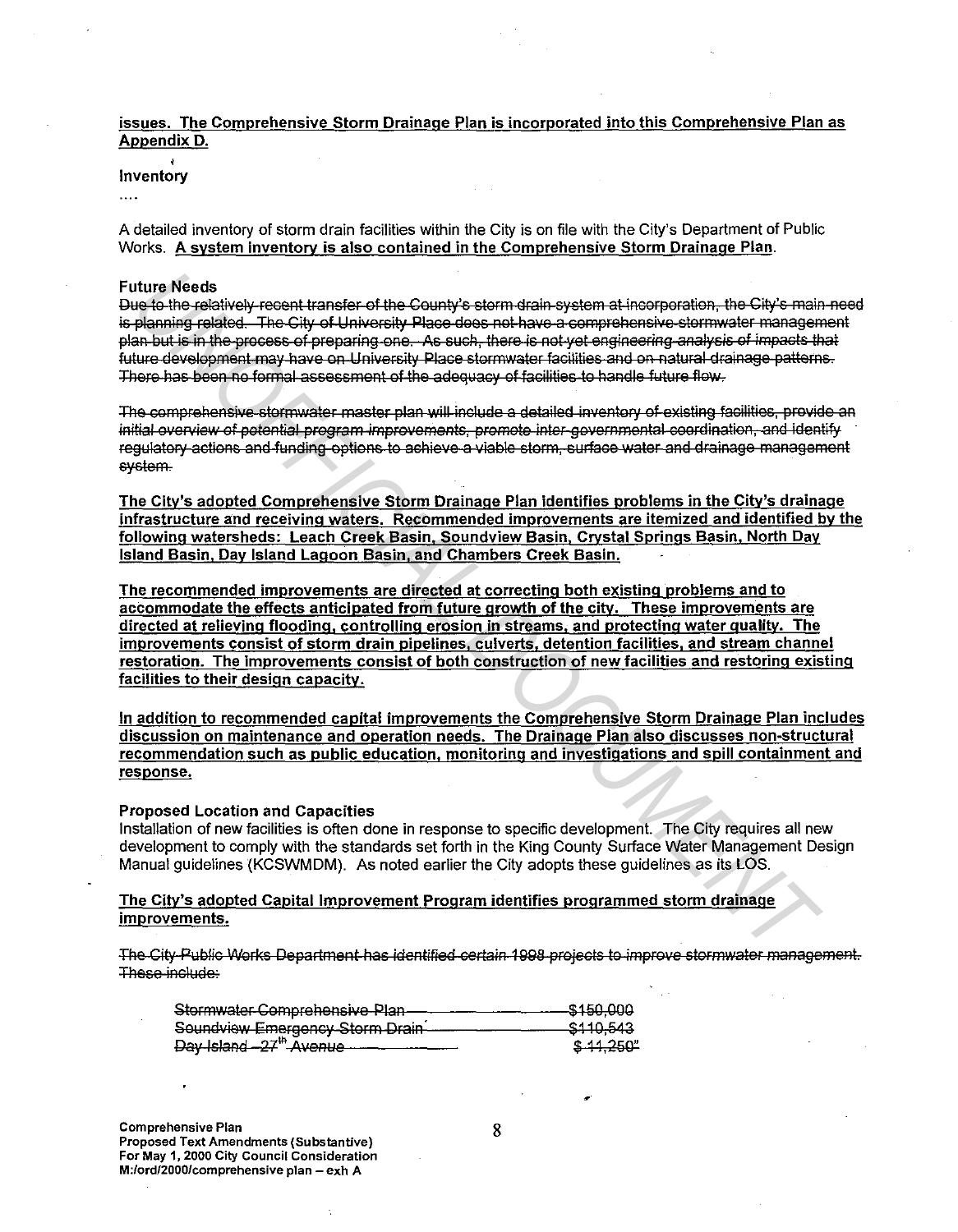#### **Six-Year Funding Plan**

The City maintains a Surface Water Management Fund. This fund was established to administer and account for all receipts and disbursements related to the City's surface and stormwater management system. All service charges are deposited into this fund for the purpose of 1) Paying all or part of the cost and expense of maintaining and operating surface and storm water management facilities; 2) Paying all or part of the cost and expense planning, constructing, and improving any such facilities; or 3) Paying or securing the payment of all or any portion of any general obligation or revenue bond issued for such purposes. The SWM fund is organized into two supporting divisions: Engineering and Maintenance and Operations.

The primary revenue sources for the surface water management fund are: 1) Surface Water Management Fund; 2) Interest earnings; and, 3) Beginning fund balance. The primary expenditures are: 1) Design, construction, and inspection of public surface water capital improvement projects; and, 2) Maintenance program for the current system.

#### In 1998 the City Council increased stormwater utility rates so that improvements identified in the Comprehensive Storm Drainage Plan could be addressed.

At this time, the City does not have a formal six year capital facilities plan for stormwater management. This is due to the recent transfer of stormwater responsibilities from Pierce County to the City, the absence of an adopted stormwater management plan, and past litigation issues with Pierce County over the transfer of stormwater management utility funds to the City. The City of University Place is preparing a stormwater management comprehensive plan that is expected to be adopted in 1998. That document will include information required to be incorporated into this Capital Facilities Element including a six-year CIP. This section will be updated during the next comprehensive plan annual amendment cycle.

Page 5-20 City Administrative Offices

Update a paragraph to indicate completion of City Hall remodeling.

"There are currently plans to expand the existing City Hall facilities to provide for additional administrative office space as well as to increase the space of the City Council Chambers. Remodeling is expected to be complete in 1999. The City Hall facilities were remodeled and expanded during 1998-1999. This included increasing administrative office space as well as the space in the City Council Chambers and improving the integration of the City Hall building with the adjacent Homestead Park."

Page 5-20, City Maintenance Facilities

Revise to reflect city acquisition of the Bristonwood site.

#### "City Maintenance Facilities

"The City's Public Works Department leases land at 4910 Bristonwood Drive West from Pierce County to house the City's maintenance operation facilities. City acquisition of this site is pending. The City of University Place acquired from Pierce County maintenance operation facilities at 4190 Bristonwood Drive West. Additional building facilities have since been constructed at the site by the City."

Page 5-21, Fire and Emergency Medical Service Revise to reflect new Public Safety Building Site.

#### "Fire and Emergency Medical Service

Twenty-four (24) hour...

Fire District #3 is planning for the possible expansion of the Fire Station. This includes an option of also housing police services in the same building. This possibility is still being studied and no decisions have yet been made. Fire District #3 has purchased property adjacent to City Hall for the construction of a new Public Safety Building. Construction is scheduled to begin in 4999 or 2000." [STAFF NOTE: Strike reference to 1999 to reflect current timeframe.]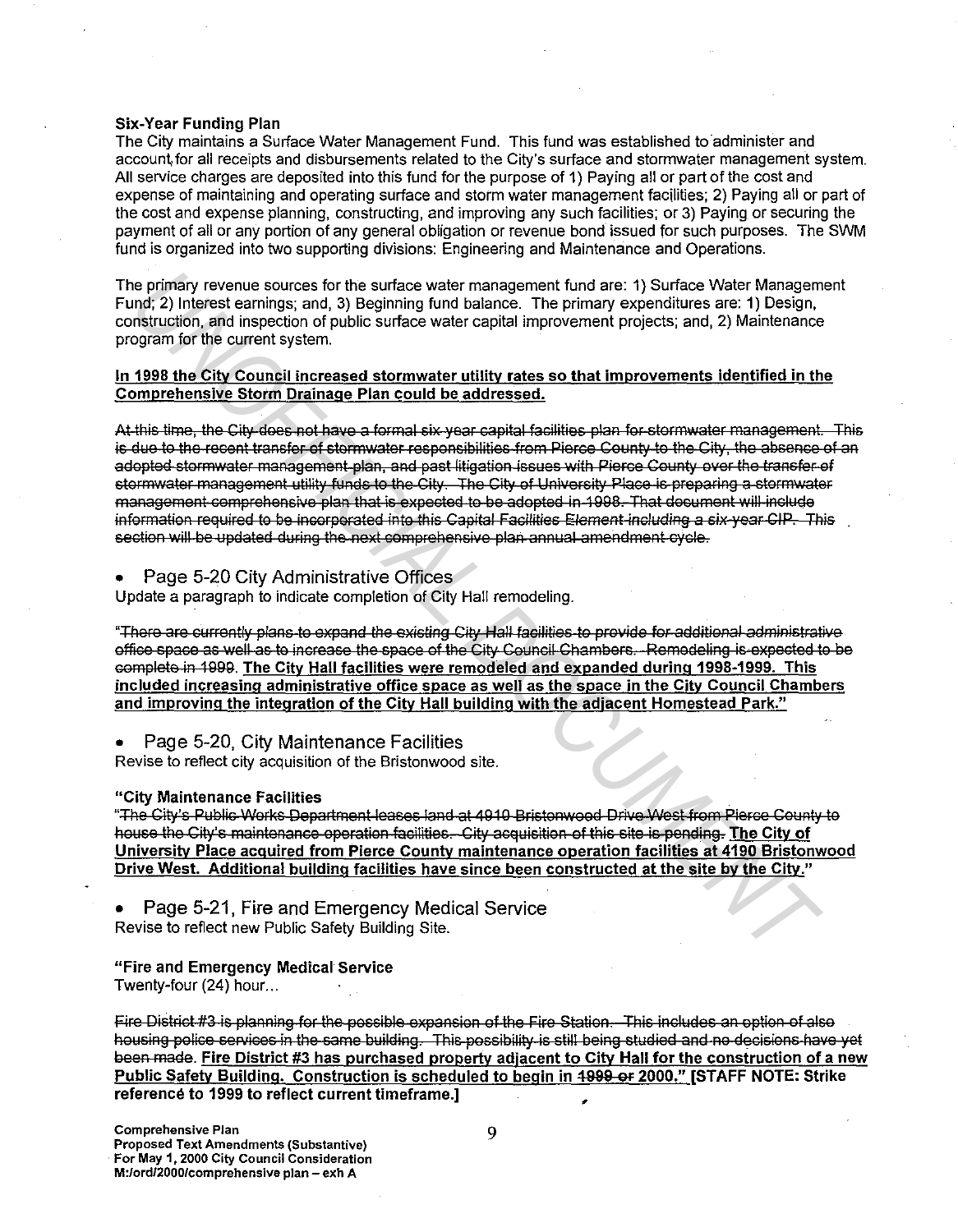#### PARKS, RECREATION, OPEN SPACE

• Page 8-4, Policy PR02B, Policy PR02E Update statements relative to adopting a parks impact fee ordinance.

#### "Policy PR02B

Preserve parcels identified as potential parks, open space, and trails using a variety of methods, including regulations, mitigation fees, incentives, trades, and the purchase of lands or easements.

Discussion: Implementing these policies depends on adequate funding and response to needs from new development and demand. Implementation can take several forms. In 1998 the City of University Place adopted a parks impact fee. The City should be open to using all opportunities available. These could include regulations, incentives, and a requirement that owners of new development dedicate land if the development is found to increase demand for recreational facilities. As an alternative to land dedication, the City might also consider park impact fees from development projects. All sources of funding and implementation techniques should be considered as growth and development pressures increase the demand for recreation and reduce the amount of land that might be acquired for recreational purposes. eseve parcels identified as potential parks, open space, and trais using a variety of methods<br>substitutes in militageon fees, including that purchase of lands or easernests.<br> **UNIOF INTERNATION INTERNATION CONTINUES ARENT** 

#### Policy PR02E

Develop park mitigation options for all development based on development impacts.

Discussion: The City may provide options for mitigation of development impacts, based on the type of development. Such options may include, but not be limited to:

- Require dedication of land within the subdivision for parks mitigation.
- Permit a voluntary park contribution per lot created or establish a park impact fee by ordinance.
- Develop a contractual arrangement that calls for the developer to construct needed facilities in an existing park.
- Develop an alternative which can include dedication of land, on-site facilities or construction of needed facilities in an existing park."

#### APPENDIX

#### • Appendix A Glossary

Add the following definitions related to shorelines in their appropriate alphabetical location.

"Aquaculture. Popularly known as fish farming, aquaculture is the culture or farming of food fish, shellfish, or other aquatic organisms.

Dredging. Removal or displacement of earth such as gravel. sand. mud or silt from a stream. river, bay, or other water body for the purposes of deepening a navigational channel or to obtain the materials for other uses.

In stream structures. Structures that serve to impound or divert water for purposes such as flood control, recreation or fisheries enhancement.

Landfill. The creation of dry upland area by the filling or depositing of sand, soil, gravel or other suitable materials (not solid waste) into a shoreline area to create new land, tideland, or submerged ,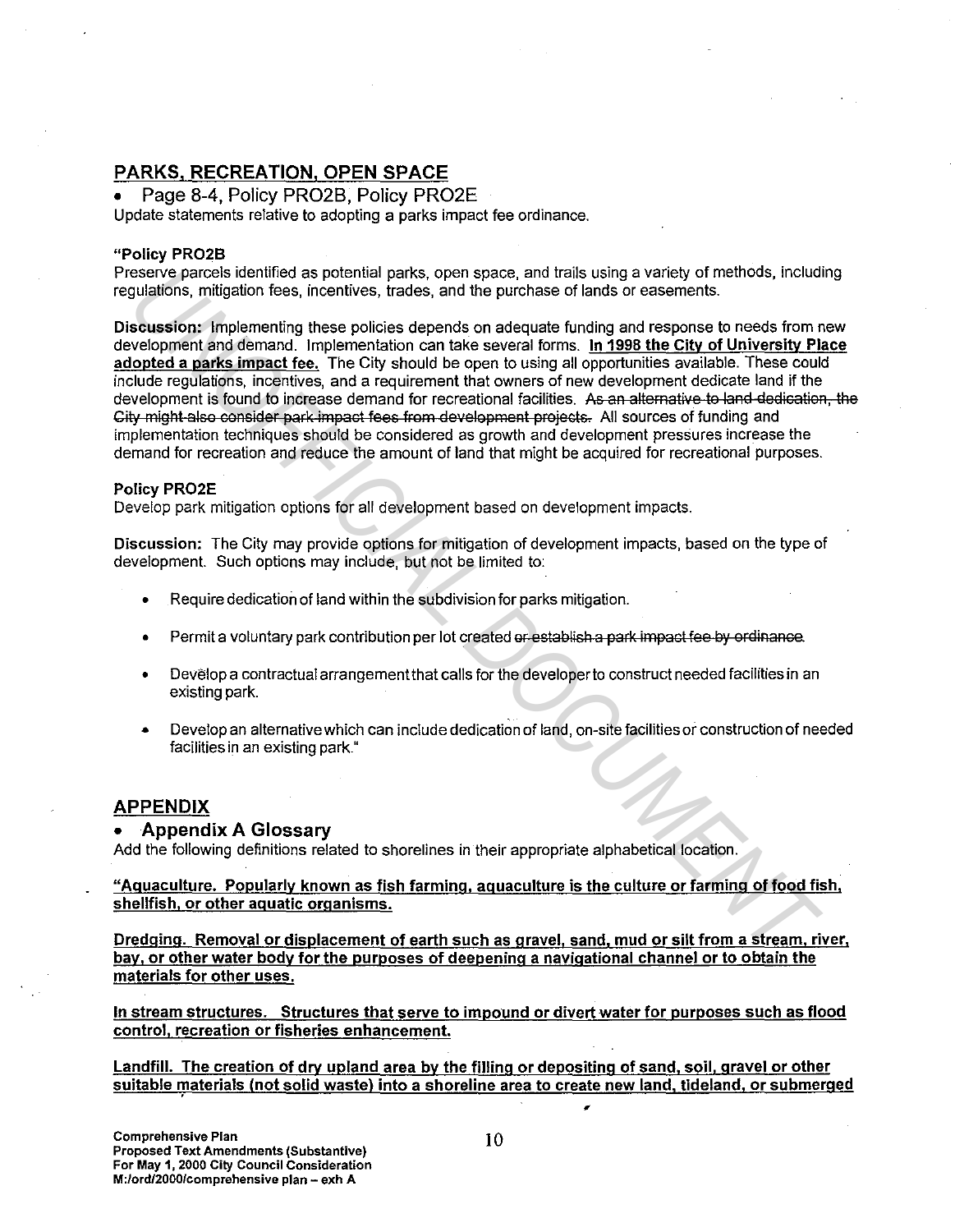lands waterward of the ordinary high water mark, or on uplands or wetlands in order to raise the elevation.

Marinas. Facilities that provide boat launching, storage, supplies, and services for small pleasure craft and commercial fishing.

Mining. The removal of naturally occurring materials from the earth for economic use.

Railroad. A surface linear passageway with tracks for train traffic.

Recreation. The refreshment of body and mind through forms of play, amusement, or relaxation." <u>Entract, A surface linear passageway wintridects for train define.</u><br>
Certaition. The refreshment of body and mind through forms of play, amusement, or relaxation.<br>
Chapendix D. Comprehensive Storm Drainage Plan<br>
Appendix

Include as new adoption by reference documents:

- Appendix D Comprehensive Storm Drainage Plan
- Appendix E Town Center Plan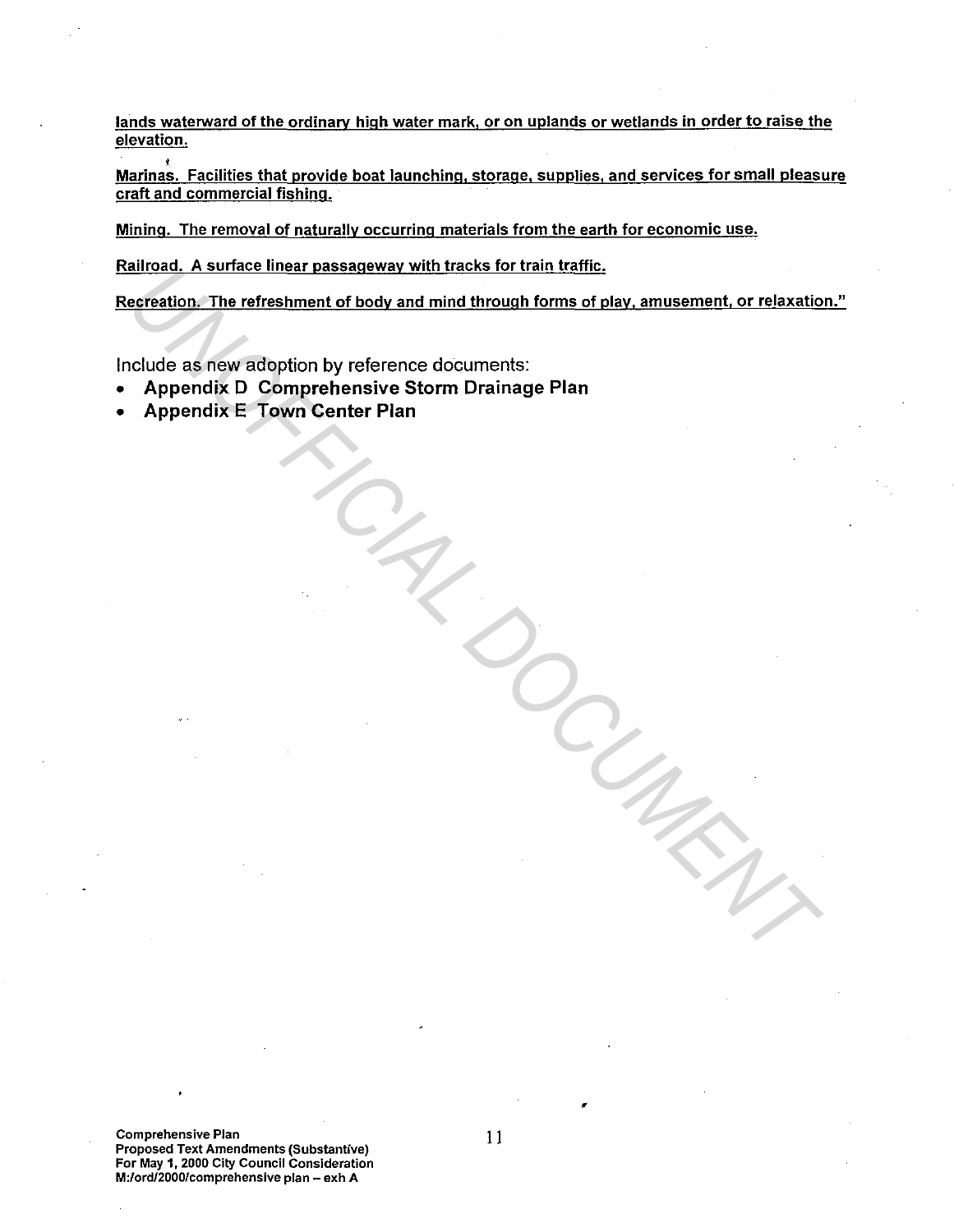# EXHIBIT B

# APP99-0001 Fred Meyer Stores **APP99-0001**<br>Fred Meyer Stores<br>All Control Document Production of the Magnetic Production of the Magnetic Production of the Magnetic Production of the Magnetic Production of the Magnetic Production of the Magnetic Producti

المعالجين المعالجين المعالجين.<br>المعالجين المعالجين المعالجين.

 $\mathbb{Z}^{\mathbb{Z}}$ 

---- ..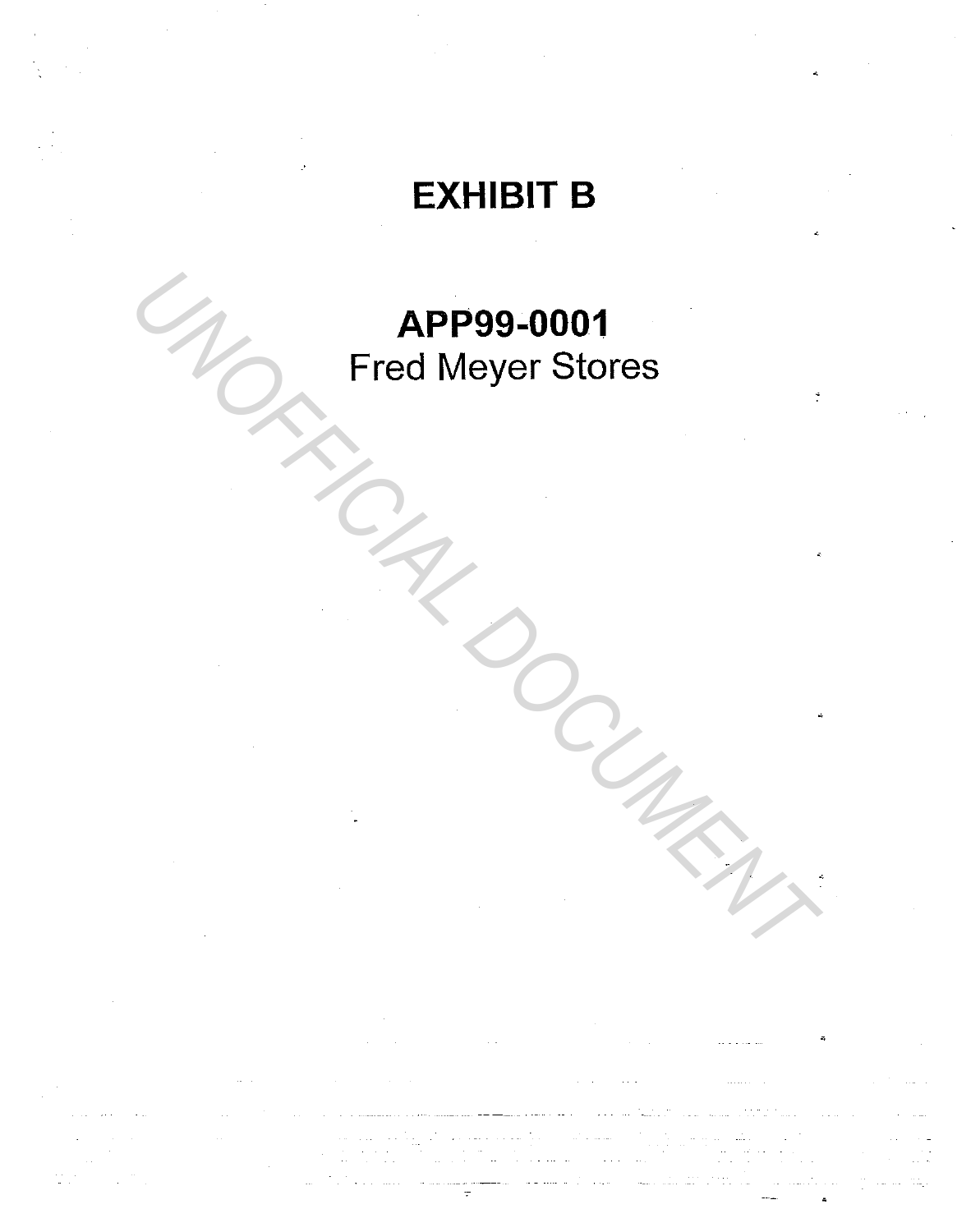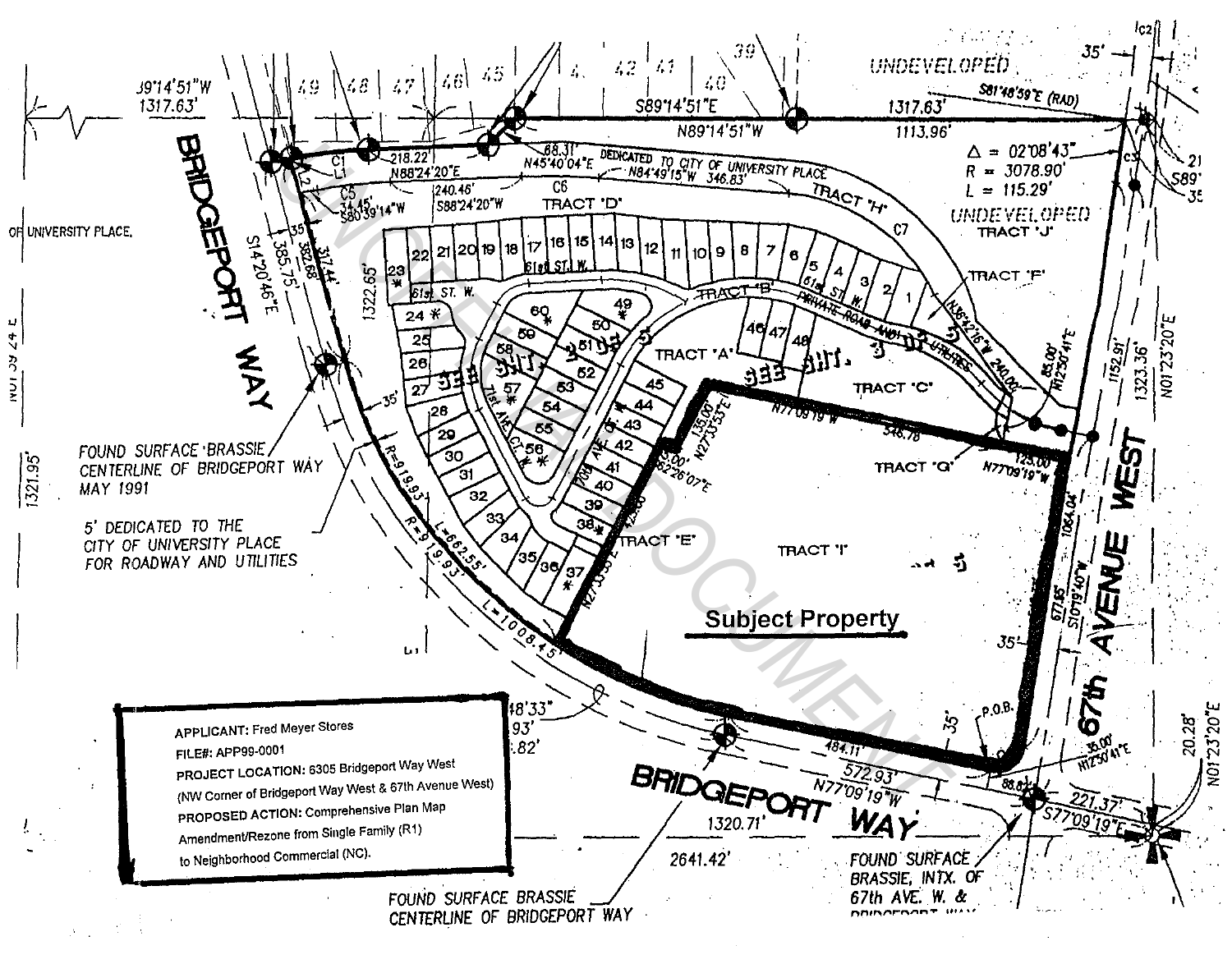# EXHIBIT C

# APP99-0002

David Mugleston/Ken and Linda Still **APP99-0002**<br>David Mugleston/Ken and Linda Still<br>A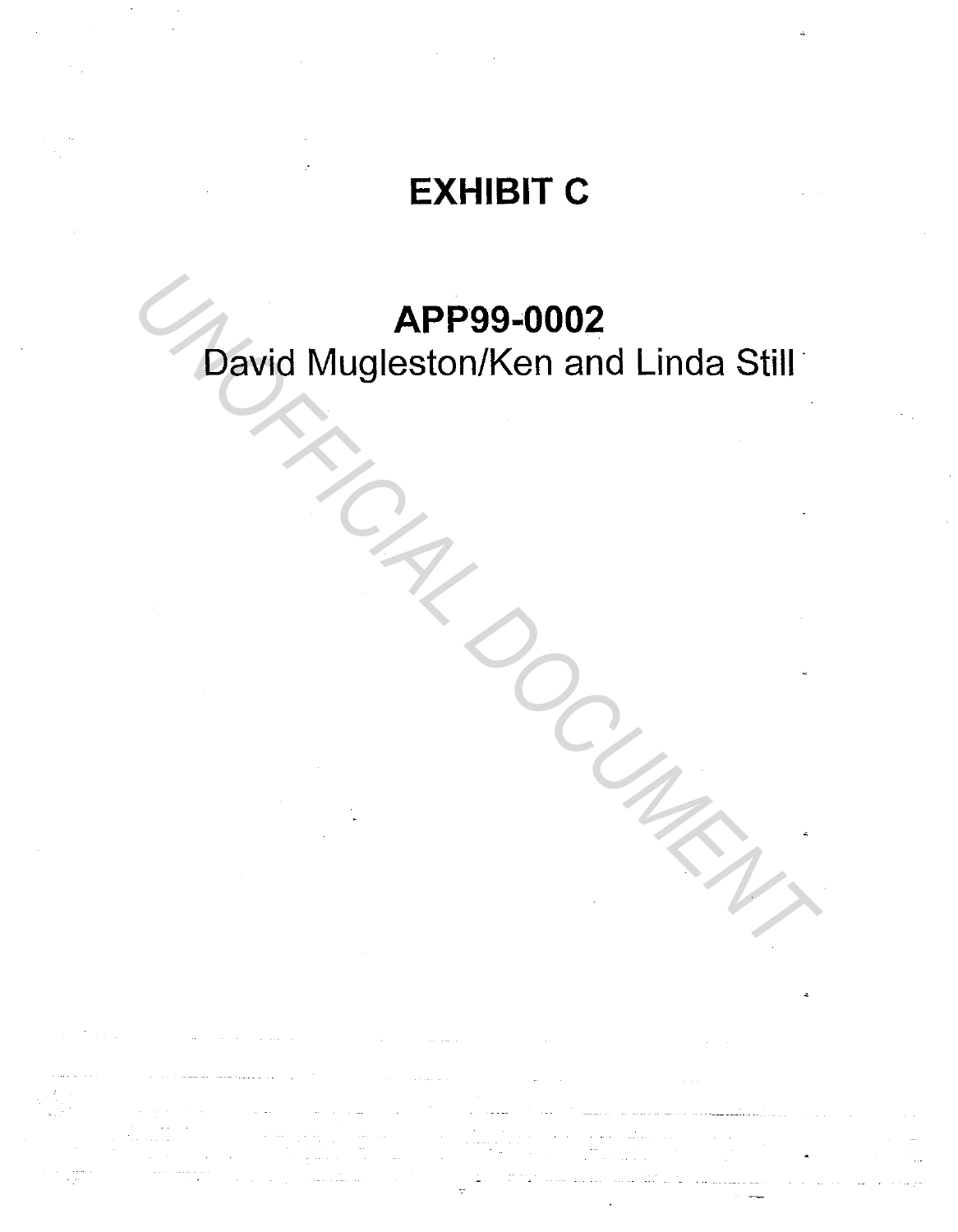

APPLICANTS/OWNERS: Ken and Linda Still/David Mugleston FILE #: APP99-0002

PROJECT LOCATION: 3300-3400 block (approximate) of Bridgeport Way West (west side). (Lots 7-20 inclusive of Block 16 of Menlo Park Plat, along with westerly 33' of vacated Menlo Drive West). The subject parcels do not abut Bridgeport Way West.

PROPOSED ACTION: Comprehensive Plan Map Amendment/Rezone from "Single Family" (R1) to "Mixed Use-Office" (MU-O).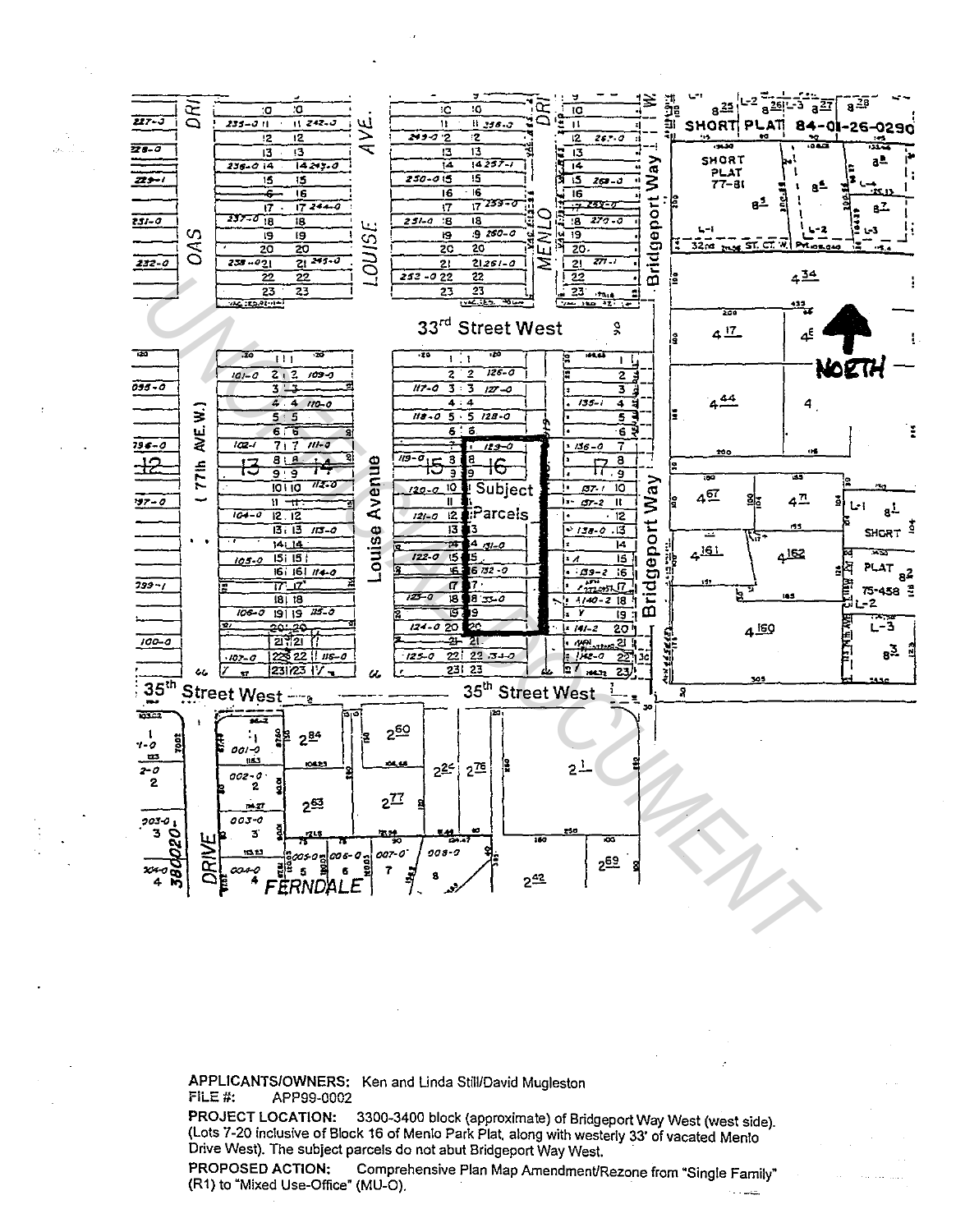# **EXHIBIT D**

## **APP99-0003**

# Pierce County Fire Protection District #3 **APP99-0003**<br>Pierce County Fire Protection District #2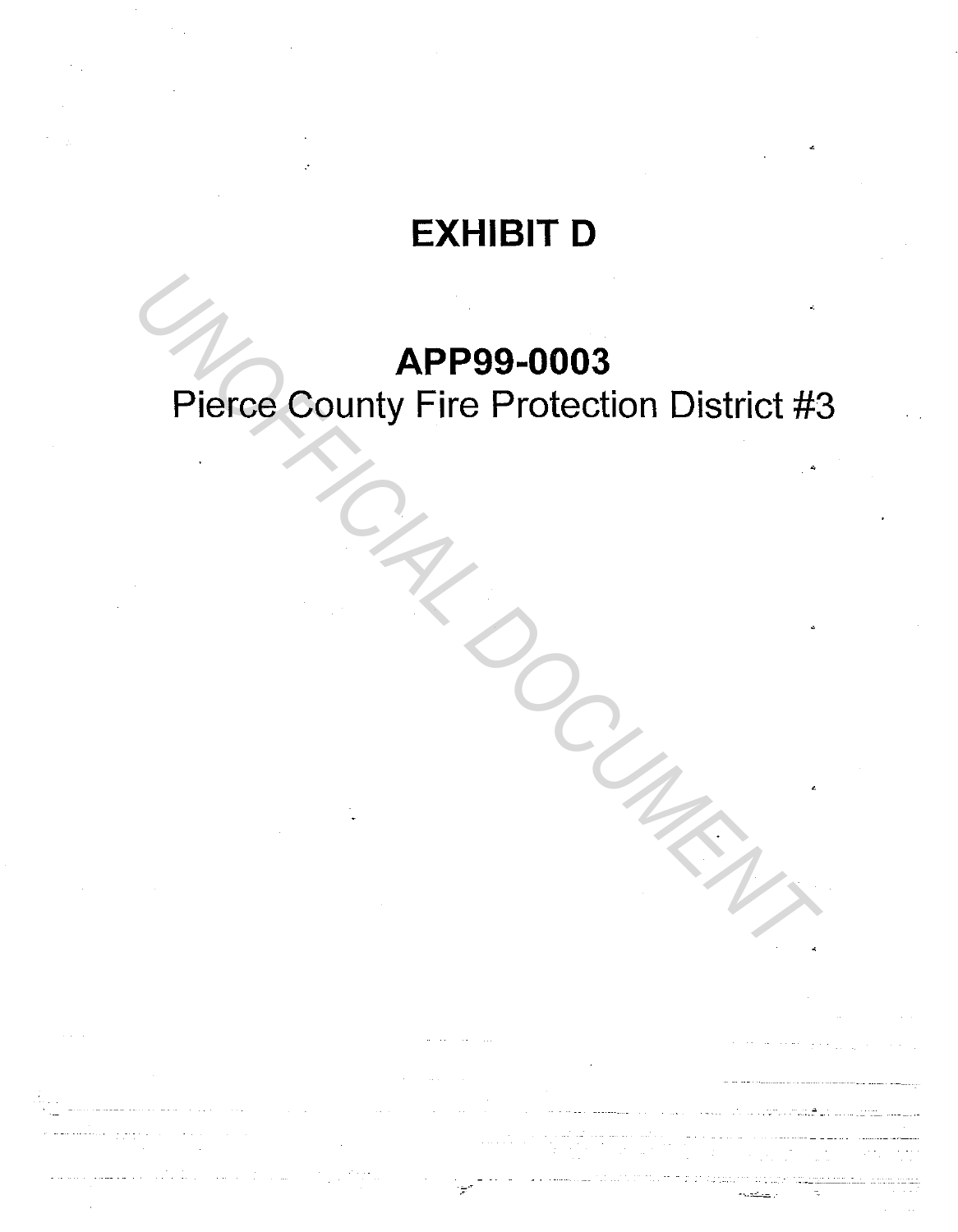

**APPLICANT:** Pierce County Fire District #3 FILE #: APP99-0003 7909 40<sup>th</sup> Street West, University Place (See map on reverse). **PROJECT LOCATION:** Comprehensive Plan Map Amendment/Rezone from "Public PROPOSED ACTION: Facilities" (PF) to "Mixed Use-Office" (MU-O).

 $\mathcal{F}^{\mathcal{A}}$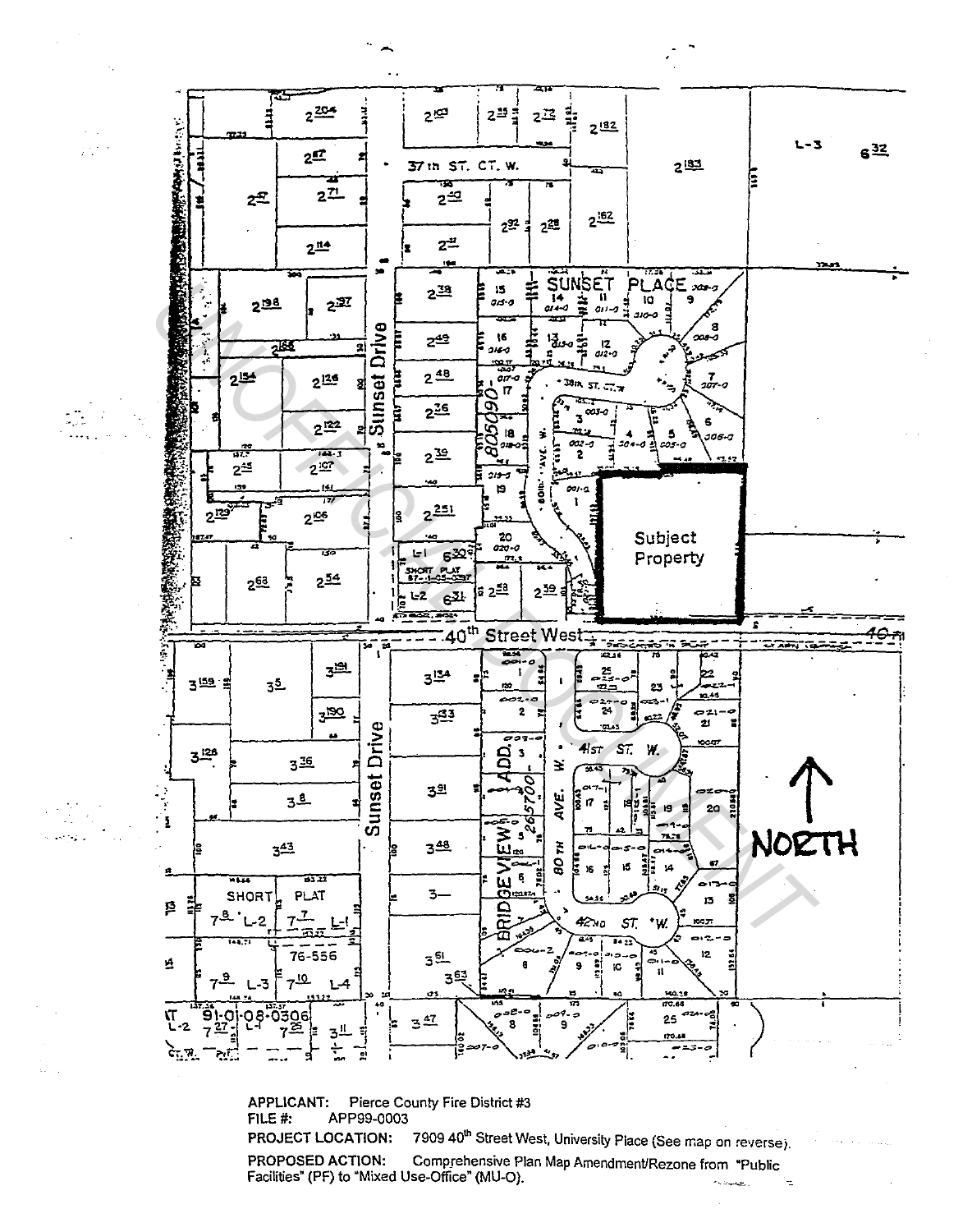# **EXHIBIT E**

# APP99-0004 **City of University Place**

e (n. 1772)<br>1970 - Anthoniec Colo